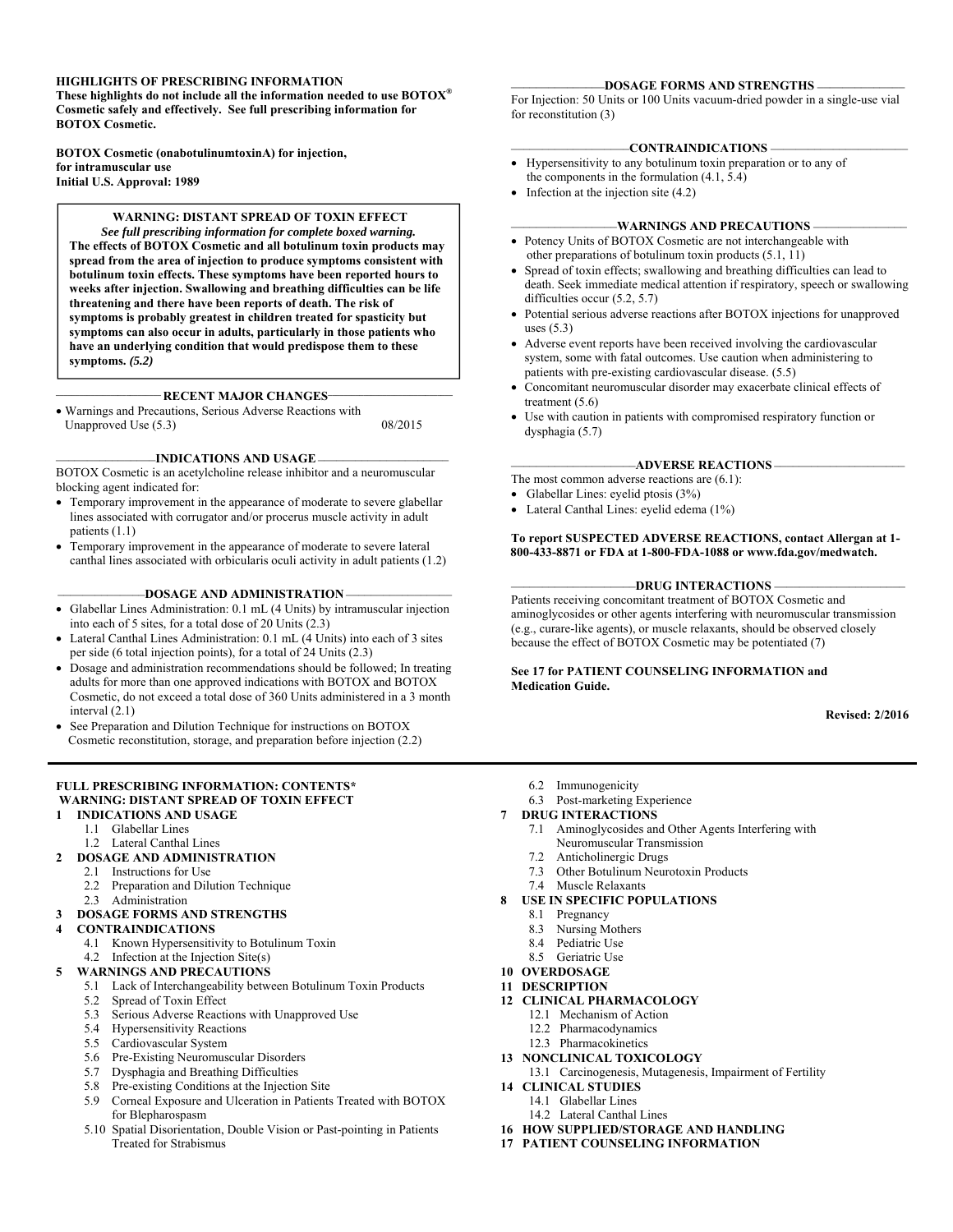5.11 Human Albumin and Transmission of Viral Diseases

- **6 ADVERSE REACTIONS** 
	- 6.1 Clinical Trials Experience

17.1 Swallowing, Speaking or Breathing Difficulties, or Other Unusual Symptoms

17.2 Ability to Operate Machinery or Vehicles

\* Sections or subsections omitted from the full prescribing information are not listed.

# **FULL PRESCRIBING INFORMATION**

# **WARNING: DISTANT SPREAD OF TOXIN EFFECT**

**Postmarketing reports indicate that the effects of BOTOX Cosmetic and all botulinum toxin products may spread from the area of injection to produce symptoms consistent with botulinum toxin effects. These may include asthenia, generalized muscle weakness, diplopia, ptosis, dysphagia, dysphonia, dysarthria, urinary incontinence and breathing difficulties. These symptoms have been reported hours to weeks after injection. Swallowing and breathing difficulties can be life threatening and there have been reports of death. The risk of symptoms is probably greatest in children treated for spasticity but symptoms can also occur in adults treated for spasticity and other conditions, particularly in those patients who have an underlying condition that would predispose them to these symptoms. In unapproved uses, including spasticity in children, and in approved indications, cases of spread of effect have been reported at doses comparable to those used to treat cervical dystonia and upper limb spasticity and at lower doses.** *[See Warnings and Precautions (5.2)]*

#### **1 INDICATIONS AND USAGE**

# **1.1 Glabellar Lines**

BOTOX Cosmetic (onabotulinumtoxinA) for injection is indicated for the temporary improvement in the appearance of moderate to severe glabellar lines associated with corrugator and/or procerus muscle activity in adult patients.

#### **1.2 Lateral Canthal Lines**

BOTOX Cosmetic is indicated for the temporary improvement in the appearance of moderate to severe lateral canthal lines associated with orbicularis oculi activity in adult patients.

# **2 DOSAGE AND ADMINISTRATION**

#### **2.1 Instructions for Use**

The potency Units of BOTOX Cosmetic (onabotulinumtoxinA) for injection are specific to the preparation and assay method utilized. They are not interchangeable with other preparations of botulinum toxin products and, therefore, units of biological activity of BOTOX Cosmetic cannot be compared to nor converted into units of any other botulinum toxin products assessed with any other specific assay method *[see Description (11)]*.

Indication specific dosage and administration recommendations should be followed. In treating adult patients for one or more indications with BOTOX and BOTOX Cosmetic, the maximum cumulative dose should generally not exceed 360 Units, in a 3 month interval.

The safe and effective use of BOTOX Cosmetic depends upon proper storage of the product, selection of the correct dose, and proper reconstitution and administration techniques. Physicians administering BOTOX Cosmetic must understand the relevant neuromuscular and structural anatomy of the area involved and any alterations to the anatomy due to prior surgical procedures and disease, especially when injecting near the lungs.

# **2.2 Preparation and Dilution Technique**

BOTOX Cosmetic is supplied in single-use 50 Units and 100 Units per vial. Prior to intramuscular injection, reconstitute each vacuum-dried vial of BOTOX Cosmetic with sterile, preservative-free 0.9% Sodium Chloride Injection USP. Draw up the proper amount of diluent in the appropriate size needle and syringe to obtain a reconstituted solution at a concentration of 4 Units/0.1 mL and a total treatment dose of 20 Units in 0.5 mL for glabellar lines and 24 Units in 0.6 mL for lateral canthal lines (see Table 1). Then slowly inject the diluent into the vial. Discard the vial if a vacuum does not pull the diluent into the vial. Gently mix BOTOX Cosmetic with the saline by rotating the vial. Record the date and time of reconstitution on the space on the label. BOTOX Cosmetic should be administered within 24 hours after reconstitution. During this time period, reconstituted BOTOX Cosmetic should be stored in a refrigerator (2° to 8°C). BOTOX Cosmetic vials are for single-use only. Discard any remaining solution.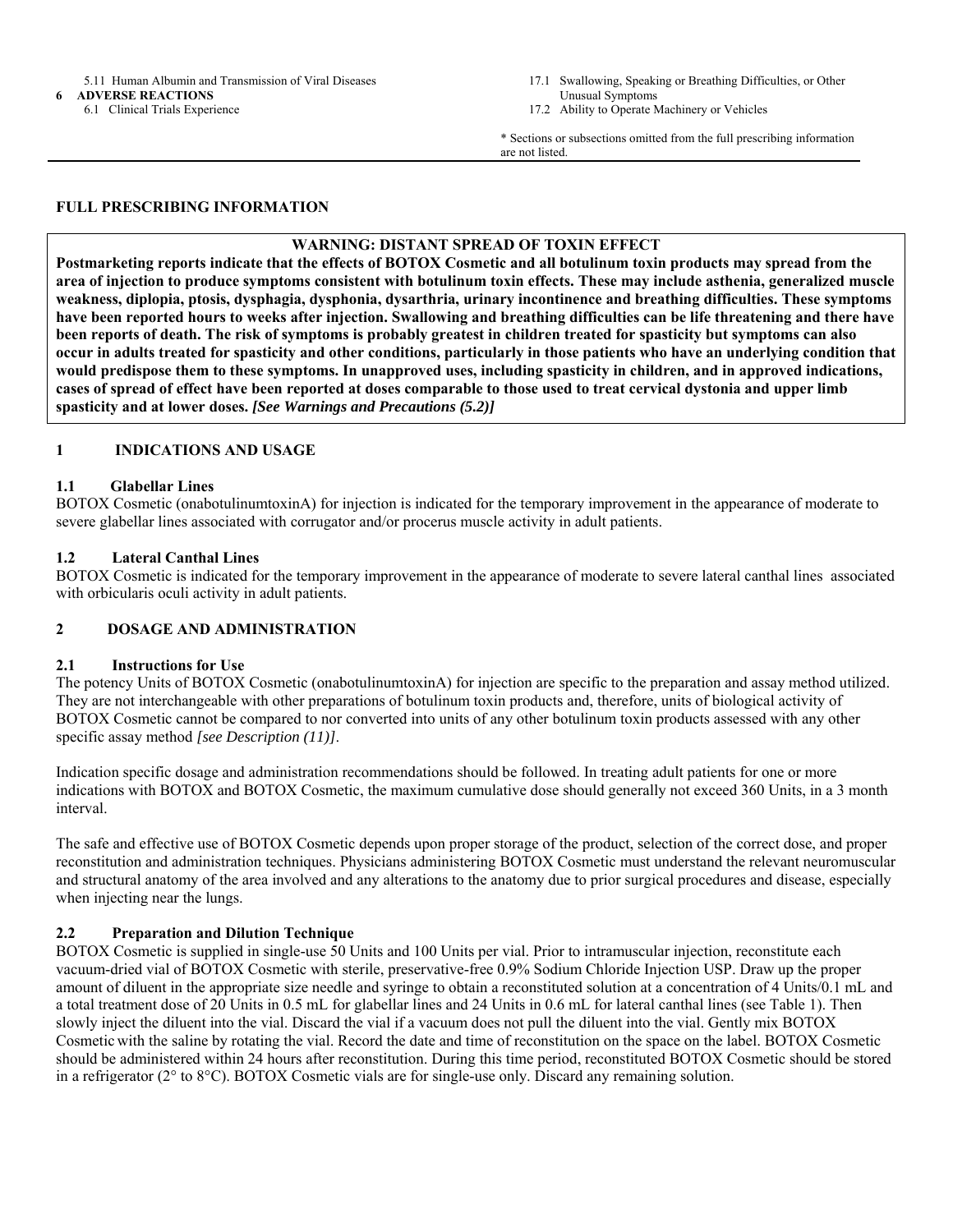#### **Table 1: Dilution Instructions for BOTOX Cosmetic Vials (100 Units and 50 Units)**

| Diluent* Added to | <b>Resulting Dose</b> |                   | <b>Resulting Dose</b> |
|-------------------|-----------------------|-------------------|-----------------------|
| 100 Unit Vial     | Units per 0.1 mL      |                   | Units per 0.1 mL      |
| $2.5$ mL          | 4 Units               | $1.25 \text{ mL}$ | 4 Units               |

\*Preservative-free 0.9% Sodium Chloride Injection, USP Only

Reconstituted BOTOX Cosmetic should be clear, colorless, and free of particulate matter. Parenteral drug products should be inspected visually for particulate matter and discoloration prior to administration and whenever the solution and the container permit. Do not freeze reconstituted BOTOX Cosmetic.

# **2.3 Administration**

Draw at least 0.5 mL (for glabellar lines) or 0.6 mL (for lateral canthal lines) of the properly reconstituted toxin into the sterile syringe, preferably a tuberculin syringe and expel any air bubbles in the syringe barrel. Remove the needle used to reconstitute the product and attach a 30-33 gauge needle. Confirm the patency of the needle.

# *Glabellar Lines*

Glabellar facial lines arise from the activity of the corrugator and orbicularis oculi muscles. These muscles move the brow medially, and the procerus and depressor supercilii pull the brow inferiorly. This creates a frown or "furrowed brow". The location, size, and use of the muscles vary markedly among individuals. Lines induced by facial expression occur perpendicular to the direction of action of contracting facial muscles. An effective dose for facial lines is determined by gross observation of the patient's ability to activate the superficial muscles injected.

In order to reduce the complication of ptosis the following steps should be taken:

- Avoid injection near the levator palpebrae superioris, particularly in patients with larger brow depressor complexes.
- Lateral corrugator injections should be placed at least 1 cm above the bony supraorbital ridge.
- Ensure the injected volume/dose is accurate and where feasible kept to a minimum.
- Do not inject toxin closer than 1 cm above the central eyebrow.

Inject 4 Units/0.1 mL of reconstituted BOTOX Cosmetic intramuscularly into each of 5 sites, 2 in each corrugator muscle and 1 in the procerus muscle for a total dose of 20 Units (see Figure 1). Typically the initial doses of reconstituted BOTOX Cosmetic induce chemical denervation of the injected muscles one to two days after injection, increasing in intensity during the first week.

The duration of effect of BOTOX Cosmetic for glabellar lines is approximately 3-4 months. The safety and effectiveness of dosing with BOTOX Cosmetic more frequently than every 3 months have not been clinically evaluated.

# **Figure 1:**

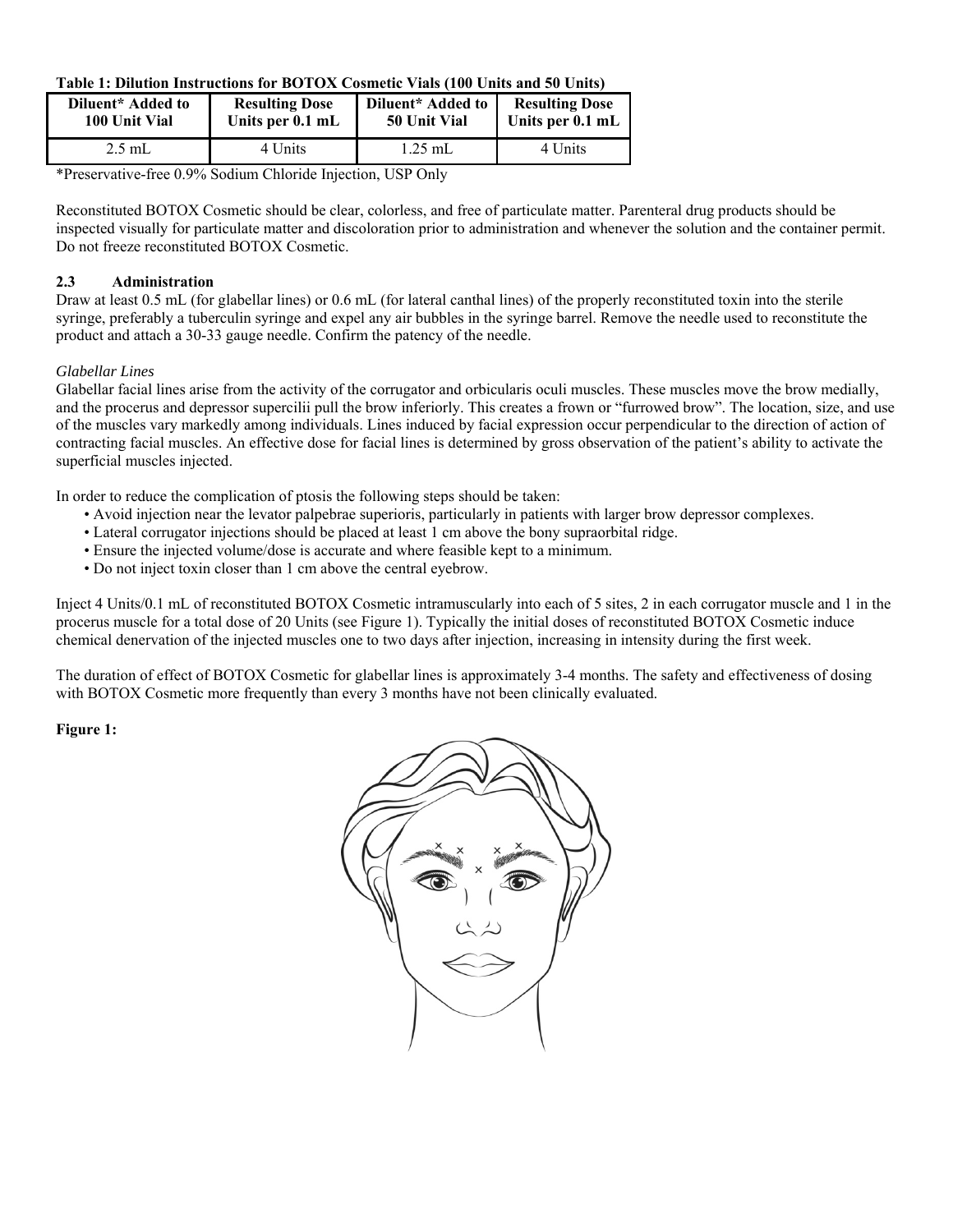# *Lateral Canthal Lines*

Lateral canthal lines arise largely from the activity of the orbicularis oculi muscles around the eye responsible for blinking and eyelid closure. Forceful contraction of the orbicularis oculi results in lateral and radially oriented folds (crow's feet lines) which originate from the lateral canthus. The distribution of these radial lines differs among patients.

Injections should be given with the needle bevel tip up and oriented away from the eye. Inject 4 Units/0.1 mL of reconstituted BOTOX Cosmetic into 3 sites per side (6 total injection points) in the lateral orbicularis oculi muscle for a total of 24 Units/0.6 mL (12 Units per side). The first injection (A) should be approximately 1.5-2.0 cm temporal to the lateral canthus and just temporal to the orbital rim. If the lines in the lateral canthal region are above and below the lateral canthus, inject per Figure 2. Alternatively, if the lines in the lateral canthal region are primarily below the lateral canthus, inject per Figure 3.



For simultaneous treatment with glabellar lines, the dose is 24 Units for lateral canthal lines and 20 Units for glabellar lines (see Glabellar Lines Administration and Figure 1), with a total dose of 44 Units.

The safety and effectiveness of dosing with BOTOX Cosmetic more frequently than every 3 months have not been clinically evaluated.

# **3 DOSAGE FORMS AND STRENGTHS**

- For injection: 50 Units, vacuum-dried powder in a single-use vial for reconstitution
- For injection: 100 Units, vacuum-dried powder in a single-use vial for reconstitution

# **4 CONTRAINDICATIONS**

# **4.1 Known Hypersensitivity to Botulinum Toxin**

BOTOXCosmetic is contraindicated in individuals with known hypersensitivity to any botulinum toxin preparation or to any of the components in the formulation *[see Warnings and Precautions (5.4)]*.

# **4.2 Infection at the Injection Site(s)**

BOTOXCosmetic is contraindicated in the presence of infection at the proposed injection site(s).

# **5 WARNINGS AND PRECAUTIONS**

# **5.1 Lack of Interchangeability between Botulinum Toxin Products**

**The potency Units of BOTOX Cosmetic are specific to the preparation and assay method utilized. They are not interchangeable with other preparations of botulinum toxin products and, therefore, units of biological activity of BOTOX Cosmetic cannot be compared to nor converted into units of any other botulinum toxin products assessed with any other specific assay method** *[see Description (11)]***.** 

# **5.2 Spread of Toxin Effect**

Postmarketing safety data from BOTOX Cosmetic and other approved botulinum toxins suggest that botulinum toxin effects may, in some cases, be observed beyond the site of local injection. The symptoms are consistent with the mechanism of action of botulinum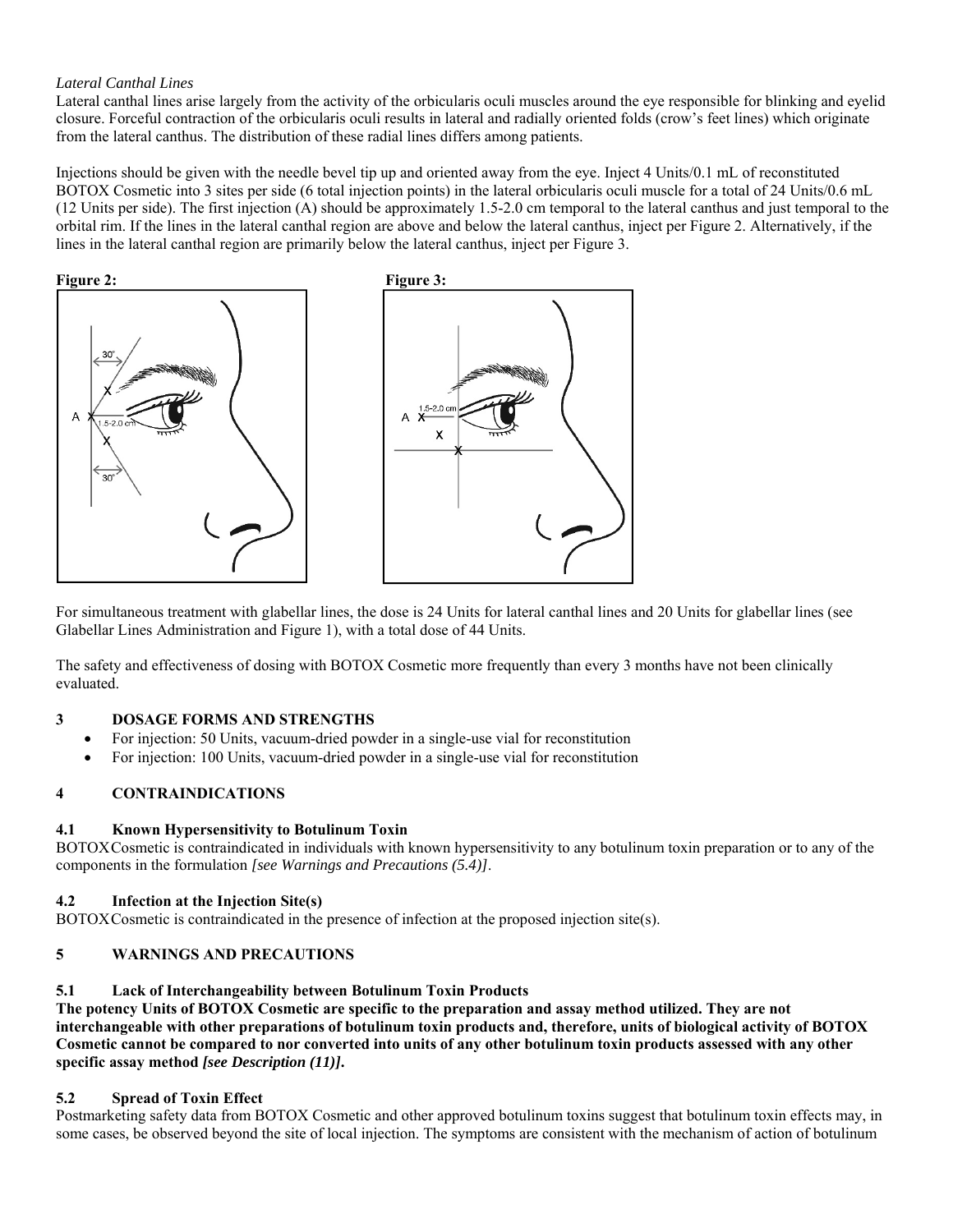toxin and may include asthenia, generalized muscle weakness, diplopia, ptosis, dysphagia, dysphonia, dysarthria, urinary incontinence, and breathing difficulties. These symptoms have been reported hours to weeks after injection. Swallowing and breathing difficulties can be life threatening and there have been reports of death related to spread of toxin effects. The risk of symptoms is probably greatest in children treated for spasticity but symptoms can also occur in adults treated for spasticity and other conditions, and particularly in those patients who have an underlying condition that would predispose them to these symptoms. In unapproved uses, including spasticity in children, and in approved indications, symptoms consistent with spread of toxin effect have been reported at doses comparable to or lower than doses used to treat cervical dystonia and upper limb spasticity. Patients or caregivers should be advised to seek immediate medical care if swallowing, speech or respiratory disorders occur.

No definitive serious adverse event reports of distant spread of toxin effect associated with dermatologic use of BOTOX/BOTOX Cosmetic at the labeled dose of 20 Units (for glabellar lines), 24 Units (for lateral canthal lines), 44 Units (for simultaneous treatment of lateral canthal lines and glabellar lines), or 100 Units (for severe primary axillary hyperhidrosis) have been reported.

No definitive serious adverse event reports of distant spread of toxin effect associated with BOTOX for blepharospasm at the recommended dose (30 Units and below), strabismus, or chronic migraine at the labeled doses have been reported.

# **5.3 Serious Adverse Reactions with Unapproved Use**

Serious adverse reactions, including excessive weakness, dysphagia, and aspiration pneumonia, with some adverse reactions associated with fatal outcomes, have been reported in patients who received BOTOX injections for unapproved uses. In these cases, the adverse reactions were not necessarily related to distant spread of toxin, but may have resulted from the administration of BOTOX to the site of injection and/or adjacent structures. In several of the cases, patients had pre-existing dysphagia or other significant disabilities. There is insufficient information to identify factors associated with an increased risk for adverse reactions associated with the unapproved uses of BOTOX. The safety and effectiveness of BOTOX for unapproved uses have not been established.

# **5.4 Hypersensitivity Reactions**

Serious and/or immediate hypersensitivity reactions have been reported. These reactions include anaphylaxis, serum sickness, urticaria, soft tissue edema, and dyspnea. If such a reaction occurs, further injection of BOTOX Cosmetic should be discontinued and appropriate medical therapy immediately instituted. One fatal case of anaphylaxis has been reported in which lidocaine was used as the diluent, and consequently the causal agent cannot be reliably determined.

# **5.5 Cardiovascular System**

There have been reports following administration of BOTOX of adverse events involving the cardiovascular system, including arrhythmia and myocardial infarction, some with fatal outcomes. Some of these patients had risk factors including pre-existing cardiovascular disease. Use caution when administering to patients with pre-existing cardiovascular disease.

# **5.6 Pre-Existing Neuromuscular Disorders**

Individuals with peripheral motor neuropathic diseases, amyotrophic lateral sclerosis or neuromuscular junction disorders (e.g., myasthenia gravis or Lambert-Eaton syndrome) should be monitored when given botulinum toxin. Patients with neuromuscular disorders may be at increased risk of clinically significant effects including generalized muscle weakness, diplopia, ptosis, dysphonia, dysarthria, severe dysphagia and respiratory compromise from onabotulinumtoxinA *[see Warnings and Precautions (5.7)]*.

# **5.7 Dysphagia and Breathing Difficulties**

Treatment with BOTOX and other botulinum toxin products can result in swallowing or breathing difficulties. Patients with preexisting swallowing or breathing difficulties may be more susceptible to these complications. In most cases, this is a consequence of weakening of muscles in the area of injection that are involved in breathing or oropharyngeal muscles that control swallowing or breathing.*[see Warnings and Precautions (5.2)]*.

Deaths as a complication of severe dysphagia have been reported after treatment with botulinum toxin. Dysphagia may persist for several months, and require use of a feeding tube to maintain adequate nutrition and hydration. Aspiration may result from severe dysphagia and is a particular risk when treating patients in whom swallowing or respiratory function is already compromised.

Treatment with botulinum toxins may weaken neck muscles that serve as accessory muscles of ventilation. This may result in a critical loss of breathing capacity in patients with respiratory disorders who may have become dependent upon these accessory muscles. There have been postmarketing reports of serious breathing difficulties, including respiratory failure.

Patients with smaller neck muscle mass and patients who require bilateral injections into the sternocleidomastoid muscle for the treatment of cervical dystonia have been reported to be at greater risk for dysphagia. Limiting the dose injected into the sternocleidomastoid muscle may reduce the occurrence of dysphagia. Injections into the levator scapulae may be associated with an increased risk of upper respiratory infection and dysphagia.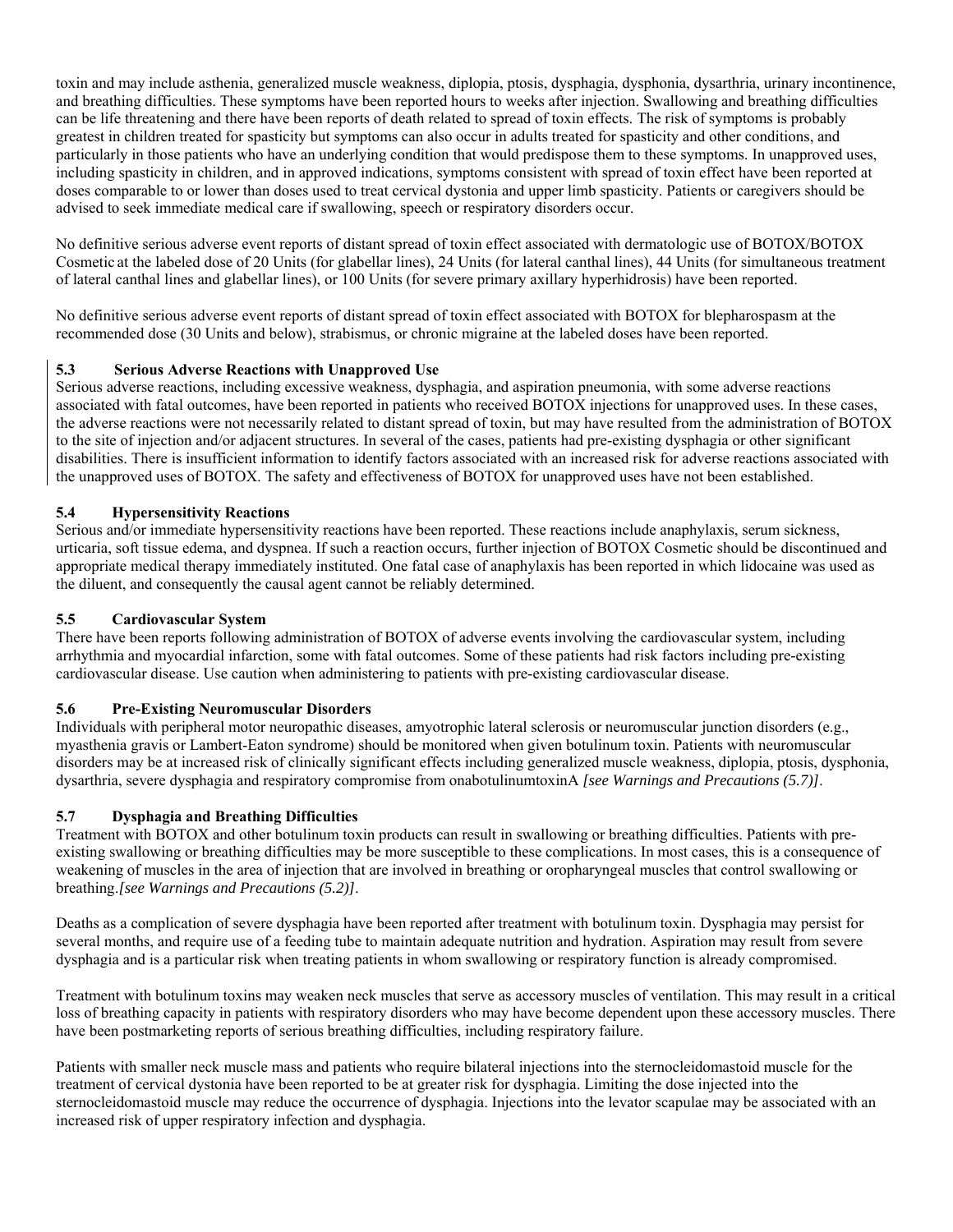Patients treated with botulinum toxin may require immediate medical attention should they develop problems with swallowing, speech or respiratory disorders. These reactions can occur within hours to weeks after injection with botulinum toxin *[see Warnings and Precautions (5.2)]*.

# **5.8 Pre-existing Conditions at the Injection Site**

Caution should be used when BOTOX Cosmetic treatment is used in the presence of inflammation at the proposed injection site(s), ptosis, or when excessive weakness or atrophy is present in the targeted muscle(s).

# **5.9 Corneal Exposure and Ulceration in Patients Treated with BOTOX for Blepharospasm**

Reduced blinking from BOTOX Cosmetic injection of the orbicularis muscle can lead to corneal exposure, persistent epithelial defect, and corneal ulceration, especially in patients with VII nerve disorders. Vigorous treatment of any epithelial defect should be employed. This may require protective drops, ointment, therapeutic soft contact lenses, or closure of the eye by patching or other means.

# **5.10 Spatial Disorientation, Double Vision or Past-pointing in Patients Treated for Strabismus**

Inducing paralysis in one or more extraocular muscles may produce spatial disorientation, double vision or past pointing. Covering the affected eye may alleviate these symptoms.

# **5.11 Human Albumin and Transmission of Viral Diseases**

This product contains albumin, a derivative of human blood. Based on effective donor screening and product manufacturing processes, it carries an extremely remote risk for transmission of viral diseases. A theoretical risk for transmission of Creutzfeldt-Jakob disease (CJD) is also considered extremely remote. No cases of transmission of viral diseases or CJD have ever been reported for albumin.

# **6 ADVERSE REACTIONS**

The following adverse reactions to BOTOX Cosmetic (onabotulinumtoxinA) for injection are discussed in greater detail in other sections of the labeling:

- Spread of Toxin Effects *[see Warnings and Precautions (5.2)]*
- Hypersensitivity *[see Contraindications (4.1) and Warnings and Precautions (5.4)]*
- Dysphagia and Breathing Difficulties *[see Warnings and Precautions (5.7)]*

# **6.1 Clinical Trials Experience**

Because clinical trials are conducted under widely varying conditions, the adverse reaction rates observed in the clinical trials of a drug cannot be directly compared to rates in the clinical trials of another drug and may not reflect the rates observed in clinical practice.

BOTOX and BOTOX Cosmetic contain the same active ingredient in the same formulation, but have different labeled Indications and Usage. Therefore, adverse events observed with the use of BOTOX also have the potential to be observed with the use of BOTOX Cosmetic.

In general, adverse reactions occur within the first week following injection of BOTOX Cosmetic and while generally transient, may have a duration of several months or longer. Localized pain, infection, inflammation, tenderness, swelling, erythema, and/or bleeding/bruising may be associated with the injection. Needle-related pain and/or anxiety may result in vasovagal responses (including e.g., syncope, hypotension), which may require appropriate medical therapy.

Local weakness of the injected muscle(s) represents the expected pharmacological action of botulinum toxin. However, weakness of nearby muscles may also occur due to spread of toxin *[see Warnings and Precautions (5.2)]*.

# *Glabellar Lines*

Table 2 lists selected adverse reactions reported by >1% of BOTOX Cosmetic treated subjects (N=405) aged 18 to 75 who were evaluated in the randomized, placebo-controlled clinical studies to assess the use of BOTOX Cosmetic in the improvement of the appearance of glabellar lines.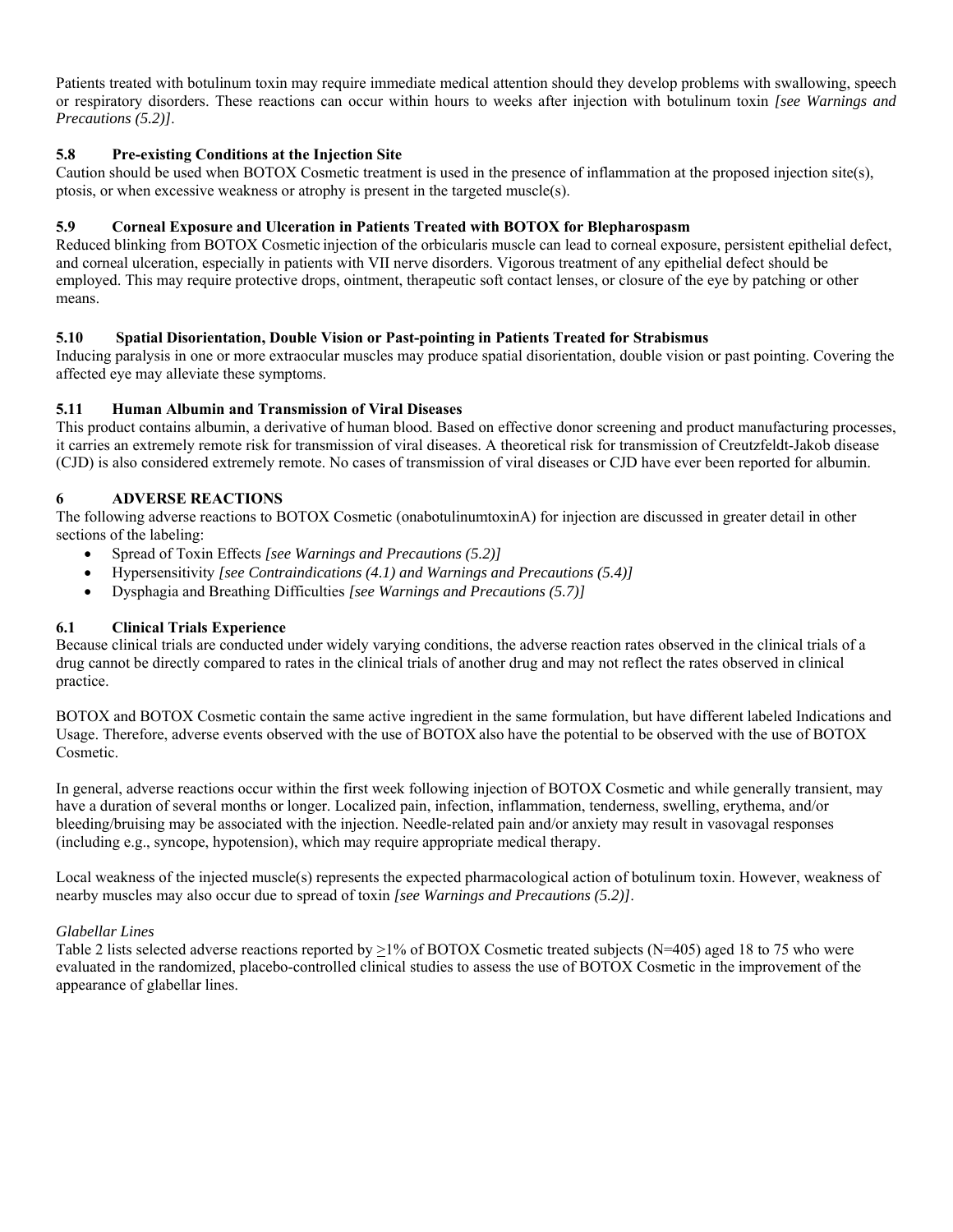| Table 2: Adverse Reactions Reported by $\geq$ 1% of the BOTOX Cosmetic treated Patients and More Frequent than in Placebo- |
|----------------------------------------------------------------------------------------------------------------------------|
| treated Patients in Double-blind, Placebo-controlled Clinical Studies of Treatment of Glabellar Lines                      |

| <b>Adverse Reactions by System Organ Class</b> | <b>BOTOX Cosmetic</b> | Placebo   |
|------------------------------------------------|-----------------------|-----------|
|                                                | $(N=405)$             | $(N=130)$ |
| General Disorders and Administration Site      |                       |           |
| Conditions                                     |                       |           |
| Facial pain                                    | $6(1\%)$              | $0(0\%)$  |
| Nervous System Disorders                       |                       |           |
| Facial paresis                                 | $5(1\%)$              | $0(0\%)$  |
| Eye Disorders                                  |                       |           |
| Eyelid ptosis                                  | 13(3%)                | $0(0\%)$  |
| Musculoskeletal and Connective Tissue          |                       |           |
| Disorders                                      |                       |           |
| Muscular Weakness                              | $6(1\%)$              | $0(0\%)$  |

*Lateral Canthal Lines* 

Table 3 lists selected adverse reactions reported within 90 days following injection by  $\geq$ 1% of BOTOX Cosmetic treated subjects (N=526) aged 18 to 75 who were evaluated in two randomized, double-blind, placebo-controlled clinical studies to assess the use of **BOTOX Cosmetic** in the improvement of the appearance of lateral canthal lines alone.

#### **Table 3: Adverse Reaction Reported by ≥1% of BOTOX Cosmetic treated Patients and More Frequent than in Placebotreated Patients Within 90 Days, in Double-blind, Placebo-controlled Clinical Studies of Treatment of Lateral Canthal Lines**

| <b>Adverse Reactions by System Organ Class</b> | <b>BOTOX</b><br>Cosmetic<br>24 Units<br>$(N=526)$ | <b>Placebo</b><br>$(N=530)$ |
|------------------------------------------------|---------------------------------------------------|-----------------------------|
| Eye disorders                                  |                                                   |                             |
| Eyelid edema                                   | 5 $(1\%)$                                         | $(0\%)$                     |

# **6.2 Immunogenicity**

As with all therapeutic proteins, there is a potential for immunogenicity. Treatment with botulinum toxins may result in the formation of neutralizing antibodies that may reduce the effectiveness of subsequent treatments by inactivating biological activity of the toxin.

In three Lateral Canthal Line trials, 916 subjects (517 subjects at 24 Units and 399 subjects at 44 Units) treated with BOTOX Cosmetic had specimens analyzed for antibody formation. Among the 916 BOTOX Cosmetic treated subjects, 14 subjects (1.5%) developed binding antibodies and no subjects (0%) developed the presence of neutralizing antibodies.

The data reflect the subjects whose test results were considered positive or negative for neutralizing activity to BOTOX Cosmetic in a mouse protection assay. The results of these tests are highly dependent on the sensitivity and specificity of the assay. Additionally, the observed incidence of antibody (including neutralizing antibody) positivity in an assay may be influenced by several factors including assay methodology, sample handling, timing of sample collection, concomitant medications, and underlying disease. For these reasons, comparison of the incidence of antibodies to BOTOX Cosmetic with the incidence of antibodies to other products may be misleading.

The critical factors for neutralizing antibody formation have not been well characterized. The results from some studies suggest that botulinum toxin injections at more frequent intervals or at higher doses may lead to greater incidence of antibody formation. The potential for antibody formation may be minimized by injecting with the lowest effective dose given at the longest feasible intervals between injections.

# **6.3 Post-marketing Experience**

Because these reactions are reported voluntarily from a population of uncertain size, it is not always possible to reliably estimate their frequency or establish a causal relationship to drug exposure.

There have been spontaneous reports of death, sometimes associated with dysphagia, pneumonia, and/or other significant debility or anaphylaxis, after treatment with botulinum toxin *[see Warnings and Precautions (5.4, 5.7)]*.

There have also been reports of adverse events involving the cardiovascular system, including arrhythmia and myocardial infarction, some with fatal outcomes. Some of these patients had risk factors including cardiovascular disease.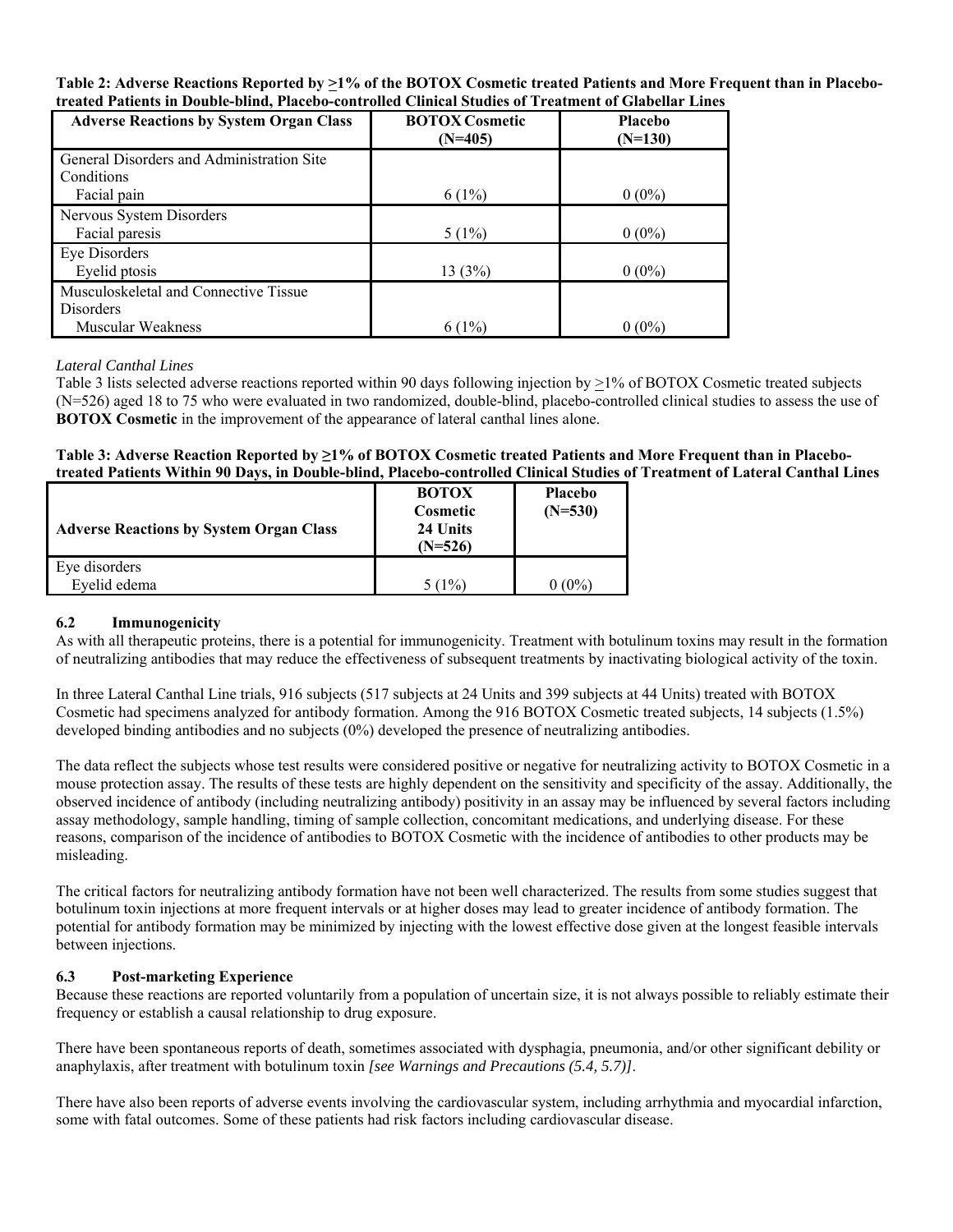New onset or recurrent seizures have also been reported, typically in patients who are predisposed to experiencing these events.

The following adverse reactions by System Organ Class have been identified during post-approval use of BOTOX/BOTOX Cosmetic:

# **Ear and labyrinth disorders**

Hypoacusis; tinnitus; vertigo

# **Eye disorders**

Diplopia; lagophthalmos; strabismus; visual disturbances; vision blurred

#### **Gastrointestinal disorders**

Abdominal pain; diarrhea; dry mouth; nausea; vomiting

# **General disorders and administration site conditions**

Denervation; malaise; pyrexia

**Metabolism and nutrition disorders**  Anorexia

# **Musculoskeletal and connective tissue disorders**

Muscle atrophy; myalgia

# **Nervous system disorders**

Brachial plexopathy; dysarthria; facial palsy; hypoaesthesia; localized numbness; myasthenia gravis; paresthesia; peripheral neuropathy; radiculopathy; syncope

# **Respiratory, thoracic and mediastinal disorders**

Aspiration pneumonia; dyspnea; respiratory depression and/or respiratory failure

# **Skin and subcutaneous tissue disorders**

Alopecia, including madarosis; hyperhidrosis; pruritus; skin rash (including erythema multiforme, dermatitis psoriasiform, and psoriasiform eruption)

# **7 DRUG INTERACTIONS**

No formal drug interaction studies have been conducted with BOTOX Cosmetic (onabotulinumtoxinA) for injection.

# **7.1 Aminoglycosides and Other Agents Interfering with Neuromuscular Transmission**

Co-administration of BOTOX Cosmetic and aminoglycosides or other agents interfering with neuromuscular transmission (e.g., curare-like compounds) should only be performed with caution as the effect of the toxin may be potentiated.

# **7.2 Anticholinergic Drugs**

Use of anticholinergic drugs after administration of BOTOX Cosmetic may potentiate systemic anticholinergic effects.

# **7.3 Other Botulinum Neurotoxin Products**

The effect of administering different botulinum neurotoxin products at the same time or within several months of each other is unknown. Excessive neuromuscular weakness may be exacerbated by administration of another botulinum toxin prior to the resolution of the effects of a previously administered botulinum toxin.

# **7.4 Muscle Relaxants**

Excessive weakness may also be exaggerated by administration of a muscle relaxant before or after administration of BOTOX Cosmetic.

# **8 USE IN SPECIFIC POPULATIONS**

# **8.1 Pregnancy**

Teratogenic Effects: Pregnancy Category C.

There are no adequate and well-controlled studies in pregnant women. BOTOX Cosmetic should be used during pregnancy only if the potential benefit justifies the potential risk to the fetus.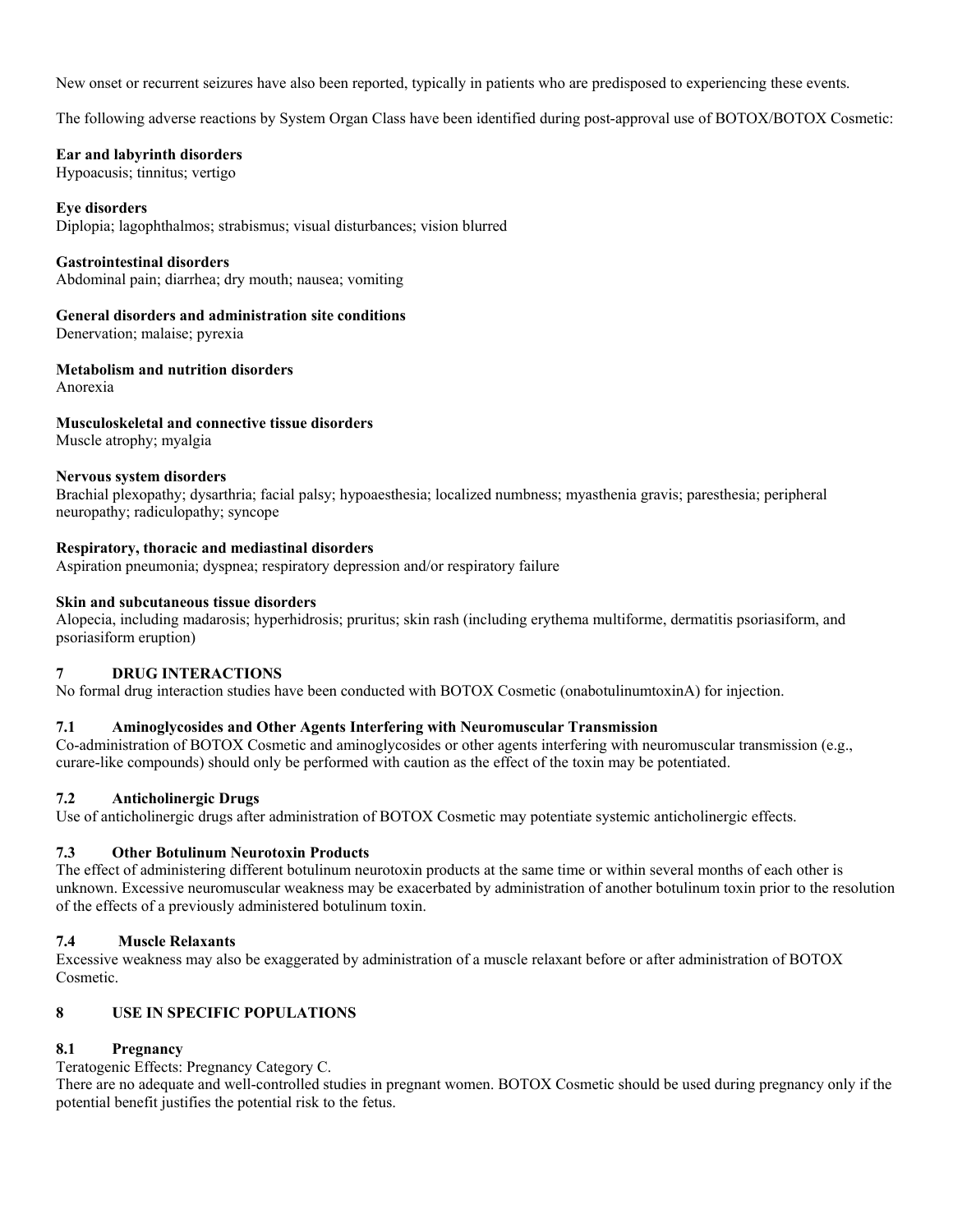When BOTOX Cosmetic (4, 8, or 16 Units/kg) was administered intramuscularly to pregnant mice or rats two times during the period of organogenesis (on gestation days 5 and 13), reductions in fetal body weight and decreased fetal skeletal ossification were observed at the two highest doses. The no-effect dose for developmental toxicity in these studies (4 Units/kg) is approximately 5 times the average high human dose for glabellar lines and lateral canthal lines of 44 Units on a body weight basis (Units/kg).

When BOTOX Cosmetic was administered intramuscularly to pregnant rats (0.125, 0.25, 0.5, 1, 4, or 8 Units/kg) or rabbits (0.063, 0.125, 0.25, or 0.5 Units/kg) daily during the period of organogenesis (total of 12 doses in rats, 13 doses in rabbits), reduced fetal body weights and decreased fetal skeletal ossification were observed at the two highest doses in rats and at the highest dose in rabbits. These doses were also associated with significant maternal toxicity, including abortions, early deliveries, and maternal death. The developmental no-effect doses in these studies of 1 Unit/kg in rats is approximately 1.4 times the average human dose based on Units/kg, and the developmental no-effect dose of 0.25 Units/kg in rabbits is less than the average high human dose based on Units/kg.

When pregnant rats received single intramuscular injections (1, 4, or 16 Units/kg) at three different periods of development (prior to implantation, implantation, or organogenesis), no adverse effects on fetal development were observed. The developmental no-effect level for a single maternal dose in rats (16 Units/kg) is approximately 22 times the average high human dose based on Units/kg.

# **8.3 Nursing Mothers**

It is not known whether BOTOX Cosmetic is excreted in human milk. Because many drugs are excreted in human milk, caution should be exercised when BOTOX Cosmetic is administered to a nursing woman.

# **8.4 Pediatric Use**

Safety and effectiveness in patients below the age of 18 years have not been established.

# **8.5 Geriatric Use**

# *Glabellar Lines*

In the two initial glabellar lines clinical studies of BOTOX Cosmetic, the responder rates appeared to be higher for subjects younger than age 65 than for subjects 65 years or older *[see Clinical Studies (14)]*.

# *Lateral Canthal Lines*

In the two lateral canthal lines clinical studies of BOTOX Cosmetic, the responder rates appeared to be higher for subjects younger than age 65 than for subjects 65 years or older.

# **10 OVERDOSAGE**

Excessive doses of BOTOX Cosmetic (onabotulinumtoxinA) for injection may be expected to produce neuromuscular weakness with a variety of symptoms.

Symptoms of overdose are likely not to be present immediately following injection. Should accidental injection or oral ingestion occur or overdose be suspected, these patients should be considered for further medical evaluation and appropriate medical therapy immediately instituted, which may include hospitalization. The person should be medically supervised for several weeks for signs and symptoms of systemic muscular weakness which could be local, or distant from the site of injection *[see Boxed Warning and Warnings and Precautions (5.2, 5.7)]*.

If the musculature of the oropharynx and esophagus are affected, aspiration may occur which may lead to development of aspiration pneumonia. If the respiratory muscles become paralyzed or sufficiently weakened, intubation and assisted respiration may be necessary until recovery takes place. Supportive care could involve the need for a tracheostomy and/or prolonged mechanical ventilation, in addition to other general supportive care.

In the event of overdose, antitoxin raised against botulinum toxin is available from the Centers for Disease Control and Prevention (CDC) in Atlanta, GA. However, the antitoxin will not reverse any botulinum toxin-induced effects already apparent by the time of antitoxin administration. In the event of suspected or actual cases of botulinum toxin poisoning, please contact your local or state Health Department to process a request for antitoxin through the CDC. If you do not receive a response within 30 minutes, please contact the CDC directly at 1-770-488-7100. More information can be obtained at http://www.cdc.gov/mmwr/preview/mmwrhtml/mm5232a8.htm.

# **11 DESCRIPTION**

BOTOX Cosmetic (onabotulinumtoxinA) for injection, is a sterile, vacuum-dried purified botulinum toxin type A, produced from fermentation of Hall strain Clostridium botulinum type A intended for intramuscular use. It is purified from the culture solution by dialysis and a series of acid precipitations to a complex consisting of the neurotoxin, and several accessory proteins. The complex is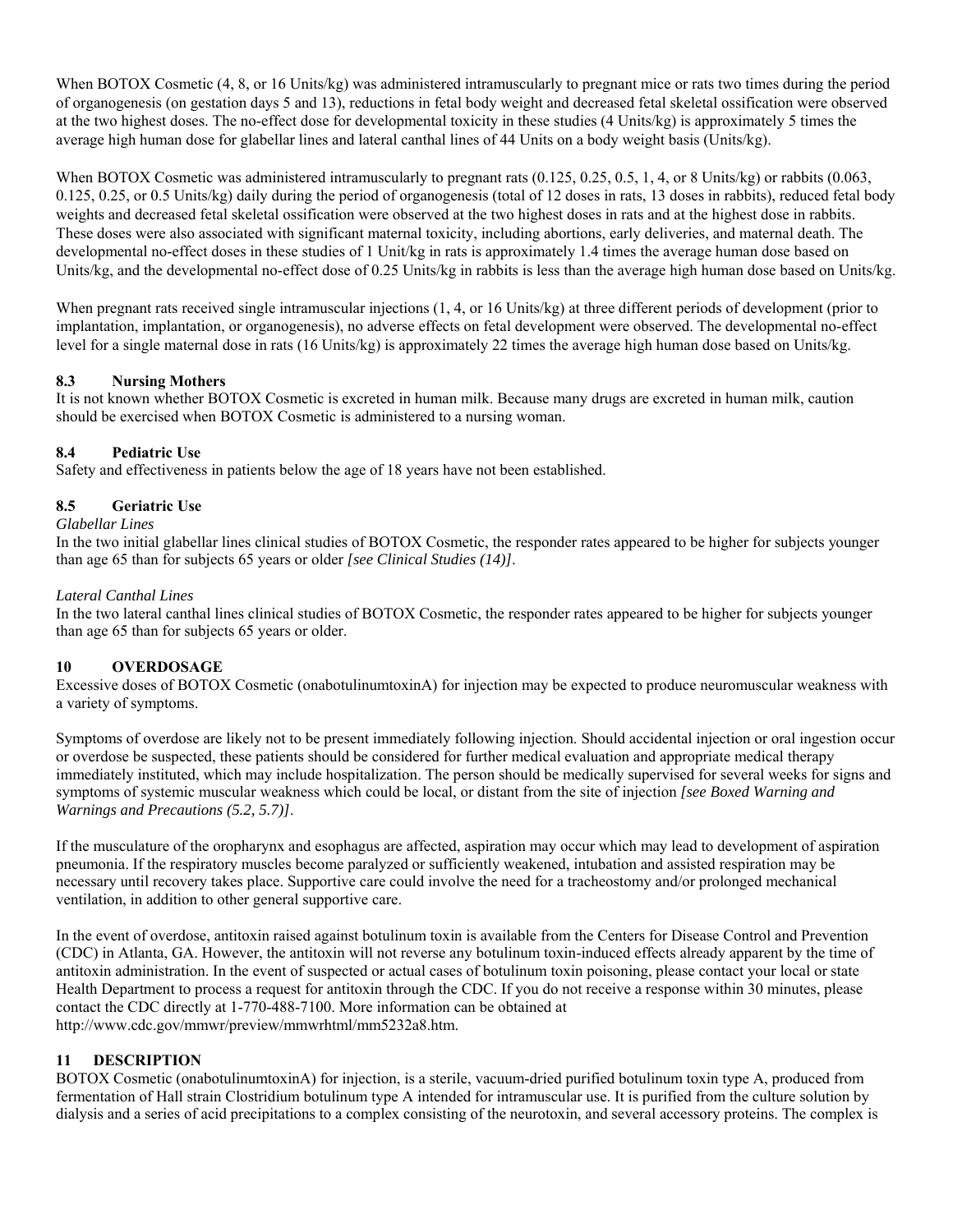dissolved in sterile sodium chloride solution containing Albumin Human and is sterile filtered (0.2 microns) prior to filling and vacuum-drying.

The primary release procedure for BOTOX Cosmetic uses a cell-based potency assay to determine the potency relative to a reference standard. The assay is specific to Allergan's products BOTOX and BOTOX Cosmetic. One Unit of BOTOX Cosmetic corresponds to the calculated median intraperitoneal lethal dose  $(LD_{50})$  in mice. Due to specific details of this assay such as the vehicle, dilution scheme and laboratory protocols, Units of biological activity of BOTOX Cosmetic cannot be compared to nor converted into Units of any other botulinum toxin or any toxin assessed with any other specific assay method. The specific activity of BOTOX Cosmetic is approximately 20 Units/nanogram of neurotoxin complex.

Each vial of BOTOXCosmetic contains either 50 Units of Clostridium botulinum type A neurotoxin complex, 0.25 mg of Albumin Human, and 0.45 mg of sodium chloride; or 100 Units of Clostridium botulinum type A neurotoxin complex, 0.5 mg of Albumin Human, and 0.9 mg of sodium chloride in a sterile, vacuum-dried form without a preservative.

# **12 CLINICAL PHARMACOLOGY**

# **12.1 Mechanism of Action**

BOTOX Cosmetic blocks neuromuscular transmission by binding to acceptor sites on motor nerve terminals, entering the nerve terminals, and inhibiting the release of acetylcholine. This inhibition occurs as the neurotoxin cleaves SNAP-25, a pre-synaptic protein integral to the successful docking and release of acetylcholine from vesicles situated within nerve endings. When injected intramuscularly at therapeutic doses, BOTOX Cosmetic produces partial chemical denervation of the muscle resulting in a localized reduction in muscle activity. In addition, the muscle may atrophy, axonal sprouting may occur, and extrajunctional acetylcholine receptors may develop. There is evidence that reinnervation of the muscle may occur, thus slowly reversing muscle denervation produced by BOTOX Cosmetic.

# **12.2 Pharmacodynamics**

No formal pharmacodynamic studies have been conducted with BOTOX Cosmetic (onabotulinumtoxinA) for injection.

# **12.3 Pharmacokinetics**

Using currently available analytical technology, it is not possible to detect BOTOX Cosmetic in the peripheral blood following intramuscular injection at the recommended doses.

# **13 NONCLINICAL TOXICOLOGY**

# **13.1 Carcinogenesis, Mutagenesis, Impairment of Fertility**

# *Carcinogenesis*

Long term studies in animals have not been performed to evaluate carcinogenic potential of BOTOX Cosmetic.

# *Mutagenesis*

BOTOX Cosmetic was negative in a battery of *in vitro* (microbial reverse mutation assay, mammalian cell mutation assay, and chromosomal aberration assay) and *in vivo* (micronucleus assay) genetic toxicologic assays.

# *Impairment of Fertility*

In fertility studies of BOTOX Cosmetic (4, 8, or 16 Units/kg) in which either male or female rats were injected intramuscularly prior to mating and on the day of mating (3 doses, 2 weeks apart for males, 2 doses, 2 weeks apart for females) to untreated animals, reduced fertility was observed in males at the intermediate and high doses and in females at the high dose. The no-effect doses for reproductive toxicity (4 Units/kg in males, 8 Units/kg in females) are approximately 5-10 times the average high human dose for glabellar lines and lateral canthal lines of 44 Units on a body weight basis (Units/kg).

# **14 CLINICAL STUDIES**

# **14.1 Glabellar Lines**

Two phase 3 randomized, multi-center, double-blind, placebo-controlled trials of identical design were conducted to evaluate BOTOX Cosmetic for use in the temporary improvement of the appearance of moderate to severe glabellar facial lines. The trials enrolled healthy adults (ages 18 to 75) with glabellar lines of at least moderate severity at maximum frown. Subjects were excluded if they had ptosis, deep dermal scarring, or an inability to substantially lessen glabellar lines even by physically spreading them apart. Subjects received a single treatment with BOTOX Cosmetic (N=405, combined trials) or placebo (N=132, combined trials). Injection volume was 0.1 mL/injection site, for a dose/injection site in the active treatment groups of 4 Units. Subjects were injected intramuscularly in five sites, 1 in the procerus muscle and 2 in each corrugator supercilii muscle, for a total dose in the active treatment groups of 20 Units.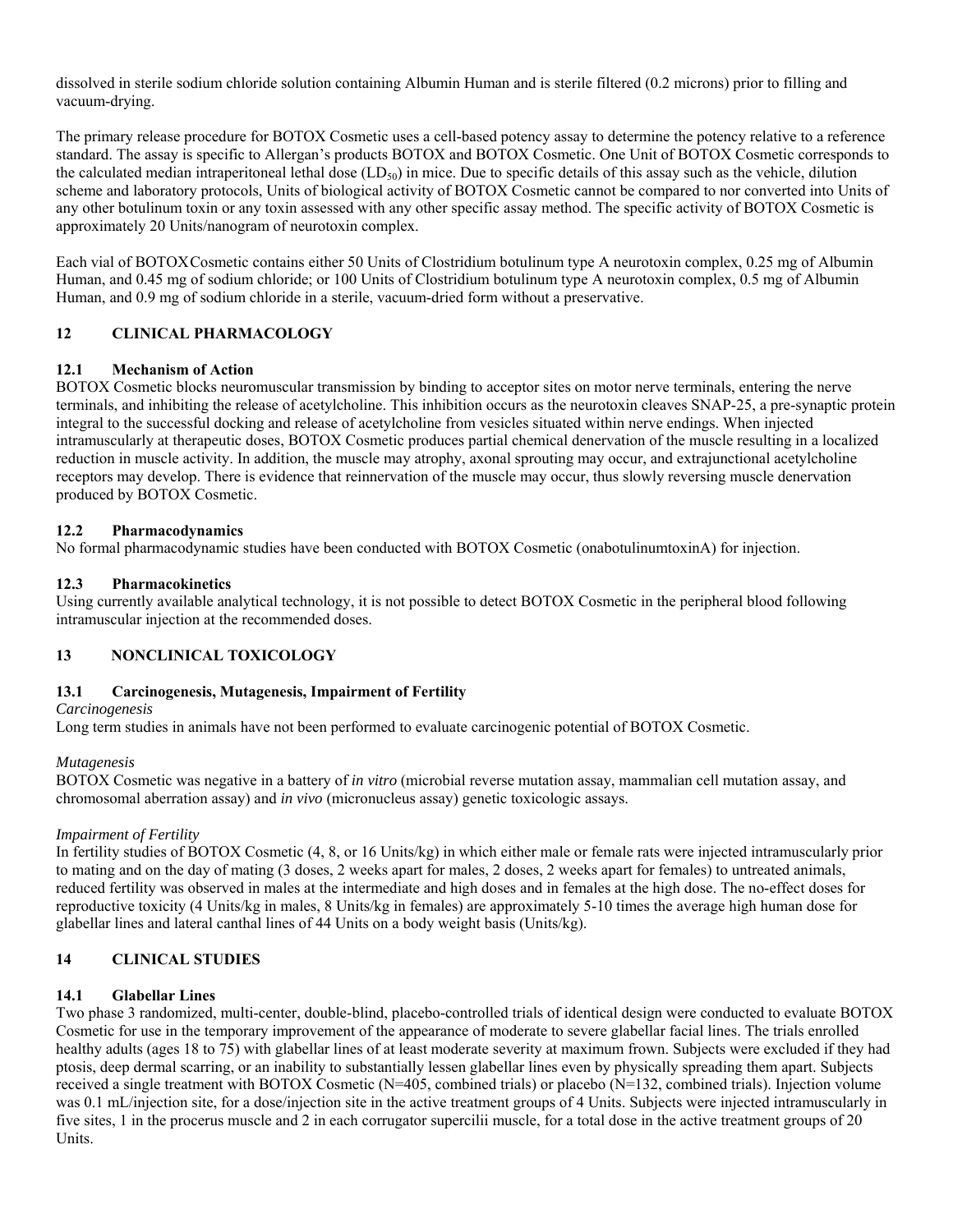The co-primary efficacy endpoints were the investigator's rating of glabellar line severity at maximum frown and the subject's global assessment of change in appearance of glabellar lines, both at Day 30 post-injection. For the investigator rating, using a 4-point grading scale (0=none, 3=severe) a responder was defined as having a severity grade of 0 or 1. For the subject's global assessment of change, the ratings were from +4 (complete improvement) to -4 (very marked worsening). A responder was defined as having a grade of at least +2 (moderate improvement). After completion of the randomized studies, subjects were offered participation in an open label, repeat treatment study to assess the safety of repeated treatment sessions.

The combined results of these two efficacy trials are presented here. The mean age was 46 years, with 32 subjects (6%)  $\geq 65$  years of age. Most of the subjects were women (82%), and Caucasian (84%). At baseline, 210 subjects (39%) had glabellar line severity scores at rest of moderate or severe.

In these trials, the severity of glabellar lines was reduced for up to 120 days in the BOTOX Cosmetic group compared to the placebo group as measured both by investigator rating of glabellar line severity at maximum frown (Table 4), and by subject's global assessment of change in appearance of glabellar lines (Table 5).

| Table 4: Investigator's Assessment of Glabellar Line Severity at Maximum Frown - Responder Rates (% and Number of |  |
|-------------------------------------------------------------------------------------------------------------------|--|
| <b>Subjects with Severity of None or Mild)</b>                                                                    |  |

| Day             | <b>BOTOX</b><br>Cosmetic                                       | Placebo | Difference <sup>a</sup> |
|-----------------|----------------------------------------------------------------|---------|-------------------------|
| 7               | 74%                                                            | 6%      | 68%                     |
|                 | 299/405                                                        | 8/132   | (62, 74)                |
| 30 <sup>b</sup> | 80%                                                            | 3%      | 77%                     |
|                 | 325/405                                                        | 4/132   | (72, 82)                |
| 60              | 70%                                                            | $2\%$   | 69%                     |
|                 | 283/403                                                        | 2/130   | (64, 74)                |
| 90              | 48%                                                            | $2\%$   | 45%                     |
|                 | 192/403                                                        | 3/128   | (40, 51)                |
| 120             | 25%                                                            | $2\%$   | 24%                     |
|                 | 102/403                                                        | 2/128   | (19, 29)                |
|                 | <sup>a</sup> 95% confidence intervals are shown in parenthesis |         |                         |

 $b$  Day 30: Co-Primary Efficacy Time point,  $p < 0.001$ 

|                                     | Table 5: Subject's Assessment of Change in Appearance of Glabellar Lines – Responder Rates (% and Number of Subjects |
|-------------------------------------|----------------------------------------------------------------------------------------------------------------------|
| with at Least Moderate Improvement) |                                                                                                                      |

| Day             | <b>BOTOX</b><br>Cosmetic                                       | <b>Placebo</b> | Difference <sup>a</sup> |
|-----------------|----------------------------------------------------------------|----------------|-------------------------|
| 7               | 82%                                                            | 9%             | 73%                     |
|                 | 334/405                                                        | 12/132         | (68, 80)                |
| 30 <sup>b</sup> | 89%                                                            | 7%             | 83%                     |
|                 | 362/405                                                        | 9/132          | (77, 88)                |
| 60              | 82%                                                            | 4%             | 78%                     |
|                 | 330/403                                                        | 5/130          | (73, 83)                |
| 90              | 63%                                                            | 3%             | 60%                     |
|                 | 254/403                                                        | 4/128          | (54, 66)                |
| 120             | 39%                                                            | $1\%$          | 38%                     |
|                 | 157/403                                                        | 1/128          | (33, 43)                |
|                 | <sup>a</sup> 95% confidence intervals are shown in parenthesis |                |                         |

<sup>b</sup> Day 30: Co-Primary Efficacy Time point, p<0.001

In the subset of subjects with resting severity scores of moderate or severe, the investigator assessment of a resting severity of mild or none at Day 30 was also achieved by more BOTOX Cosmetic treated subjects (74%, 119/161) than placebo treated subjects (20%, 10/49).

Analysis of the limited number of subjects 65 years or older suggested a lower treatment-associated response compared to subjects less than 65 years of age (Table 6).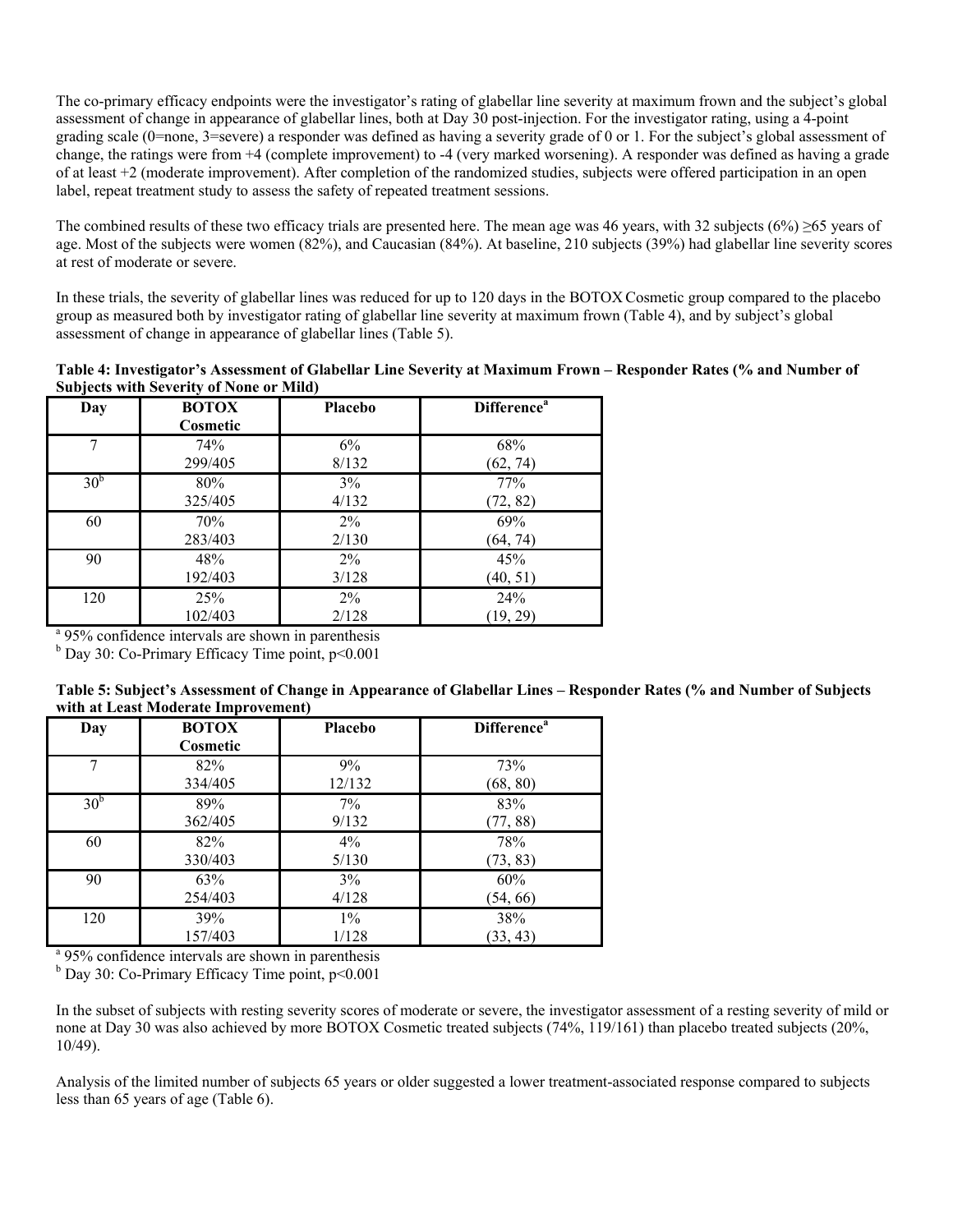| <b>Assessment</b>                                              | Age<br>Group | <b>BOTOX</b><br><b>Cosmetic</b><br>$(N=405)$ | <b>Placebo</b><br>$(N=132)$ | Difference <sup>a</sup> |
|----------------------------------------------------------------|--------------|----------------------------------------------|-----------------------------|-------------------------|
| <b>Investigators</b><br>(maximal frown)                        | &5           | 83%<br>316/382                               | $2\%$<br>2/123              | 81%<br>(77, 86)         |
| <b>Subjects</b>                                                | $\leq 65$    | 91%<br>346/382                               | $7\%$<br>8/123              | 84%<br>(79, 90)         |
| <b>Investigators</b><br>(maximal frown)                        | >65          | 39%<br>9/23                                  | 22%<br>2/9                  | 17%<br>$(-17, 51)$      |
| <b>Subjects</b>                                                | $\geq 65$    | 70%<br>16/23                                 | 11%<br>1/9                  | 58%<br>(31, 86)         |
| <sup>a</sup> 95% confidence intervals are shown in parenthesis |              |                                              |                             |                         |

# **Table 6: Investigator's and Subject's Assessment – Responder Rates for Subjects <65 and ≥65 Years of Age at Day 30**

Exploratory analyses by gender suggested that responder rates in the BOTOX Cosmetic treated group were higher for women than for men for both the investigator assessment (Day 30; 85% of 334 women, 59% of 71 men) and the Subject Assessment (Day 30; 93% of women, 72% of men). In the limited number of non-Caucasian subjects (n=64 in the BOTOX Cosmetic treated group) the responder rates were similar to those observed in the Caucasian subjects.

# **14.2 Lateral Canthal Lines**

Two multicenter, randomized, double-blind, placebo-controlled trials evaluated BOTOX Cosmetic (N=833, randomized to receive any BOTOX Cosmetic treatment or N=529 randomized to receive placebo) for the temporary improvement in the appearance of moderate to severe lateral canthal lines (LCL). Study 1 assessed BOTOX Cosmetic treatment of LCL alone; Study 2 also assessed simultaneous treatment of LCL and glabellar lines (GL). Both trials enrolled healthy adults with moderate to severe LCL at maximum smile at baseline; Study 2 also required subjects to have moderate to severe GL at maximum frown at baseline.

In the 5-month Study 1, subjects were randomized to receive a single blinded treatment of 24 Units/0.6 mL (12 Units per side) consisting of 4 Units/0.1 mL into 3 sites of each orbicularis oculi muscle with either BOTOX Cosmetic (N=222) or placebo (N=223).

In the 7-month Study 2, subjects were randomized to receive either BOTOX Cosmetic in the LCL region and placebo in the GL region (24 Units; N=306), or BOTOX Cosmetic in the LCL and GL regions (44 Units [24 Units for LCL and 20 Units for GL]; N=305), or placebo in the LCL and GL regions (0 Units; N=306). Subjects received the same 24 Units regimen for LCL as in Study 1, and the labeled 20 Units (5 injections, 4 Units per site) for GL. Subjects received the same treatment at days 1 and 120.

The primary efficacy measure was the assessment of LCL severity at maximum smile using the 4-point Facial Wrinkle Scale with Photonumeric Guide (FWS; 0=none, 1= mild, 2=moderate, 3=severe). The FWS assessment was performed independently by both investigators and subjects. The primary timepoint was day 30 following the first treatment, as compared to baseline.

The primary efficacy response definition used for the pivotal trials was a composite ≥2-grade improvement from baseline in LCL severity at maximum smile, assessed by both investigator and subject on a per-subject basis. For Studies 1 and 2, the proportion of responders was statistically significant favoring BOTOX Cosmetic (24 Units [LCL alone] and 44 Units [LCL and GL]) compared to placebo at day 30 (Table 7).

| Table 7: Studies 1 and 2: Composite Investigator and Subject Assessment of LCL at Maximum Smile at Day 30 – Responder |
|-----------------------------------------------------------------------------------------------------------------------|
| Rates (% and Number of Subjects Achieving $\geq 2$ -Grade Improvement from Baseline)                                  |

| <b>Study</b> | <b>BOTOX</b><br>Cosmetic<br>24 Units | <b>BOTOX</b><br>Cosmetic<br>24 Units LCL and<br>20 Units GL | <b>Placebo</b>   |
|--------------|--------------------------------------|-------------------------------------------------------------|------------------|
| Study 1      | 26.1%<br>58/222                      |                                                             | $1.3\%$<br>3/223 |
| Study 2      | 20.3%<br>62/306                      | 21.3%<br>65/305                                             | $0.0\%$<br>0/306 |

The secondary endpoint of a responder defined as achieving a grade of none or mild for Study 1 as measured by the investigator is presented in Figure 4 below.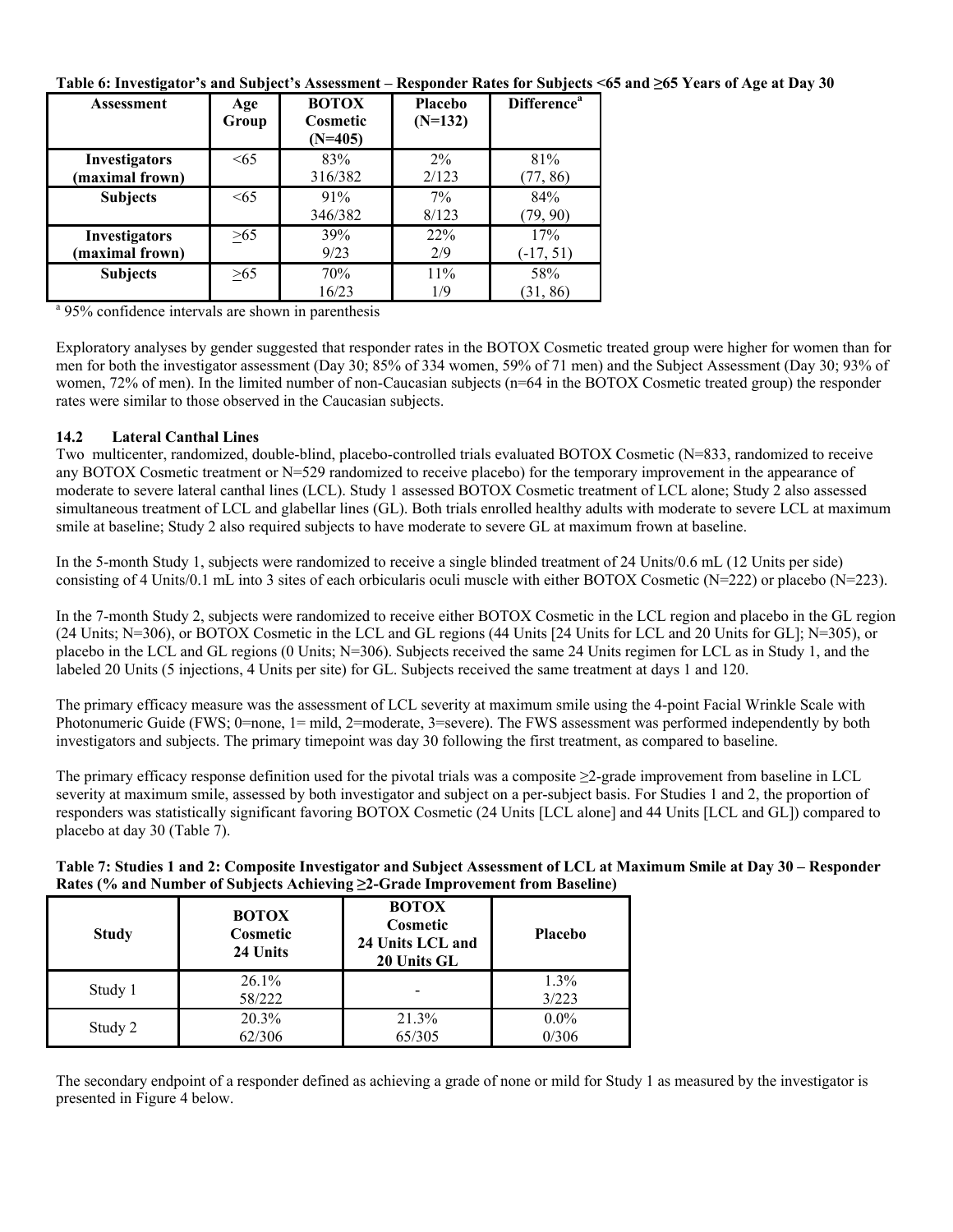**Figure 4. Percentage of Subjects with Treatment Success (% of Subjects achieving None or Mild from Baseline) by Visit (Study 1)** 



# **16 HOW SUPPLIED/STORAGE AND HANDLING**

**BOTOX Cosmetic** is supplied in a single-use vial in the following sizes: 50 Units: NDC 0023-3919-50 100 Units: NDC 0023-9232-01

The top and bottom flaps of the BOTOX Cosmetic cartons have a tamper-evident seal that contains a translucent silver Allergan logo. Vials of BOTOX Cosmetic have a holographic film on the vial label that contains the name "Allergan" within horizontal lines of rainbow color. In order to see the hologram, rotate the vial back and forth between your fingers under a desk lamp or fluorescent light source. (Note: the holographic film on the label is absent in the date/lot area.) Each BOTOX Cosmetic vial label and carton also contains the U.S. License number: 1145.

Do not use the product and contact Allergan for additional information at 1-800-890-4345 from 7:00 AM to 3:00 PM Pacific Time if:

- the horizontal lines of rainbow color or the name "Allergan" are not present on the vial label
- the tamper-evident seal is not intact and present on both ends of the carton
- the translucent silver Allergan logo on the seal is not clearly visible or has a black circle with a diagonal line through it (i.e., prohibition sign)
- the U.S. License number 1145 is not present on the vial label and carton

# **Storage**

Unopened vials of BOTOX Cosmetic should be stored in a refrigerator  $2^{\circ}$  to  $8^{\circ}$ C (36 $^{\circ}$  to 46 $^{\circ}$ F). Do not use after the expiration date on the vial. Reconstituted BOTOX Cosmetic should be stored in a refrigerator 2° to 8°C (36º to 46ºF) and administered within 24 hours.

# **17 PATIENT COUNSELING INFORMATION**

# **See FDA-approved patient labeling (Medication Guide)**

Provide a copy of the Medication Guide and review the contents with the patient.

# **17.1 Swallowing, Speaking or Breathing Difficulties, or Other Unusual Symptoms**

Patients should be advised to inform their doctor or pharmacist if they develop any unusual symptoms (including difficulty with swallowing, speaking, or breathing), or if any existing symptom worsens *[see Boxed Warning and Warnings and Precautions (5.2, 5.7)]*.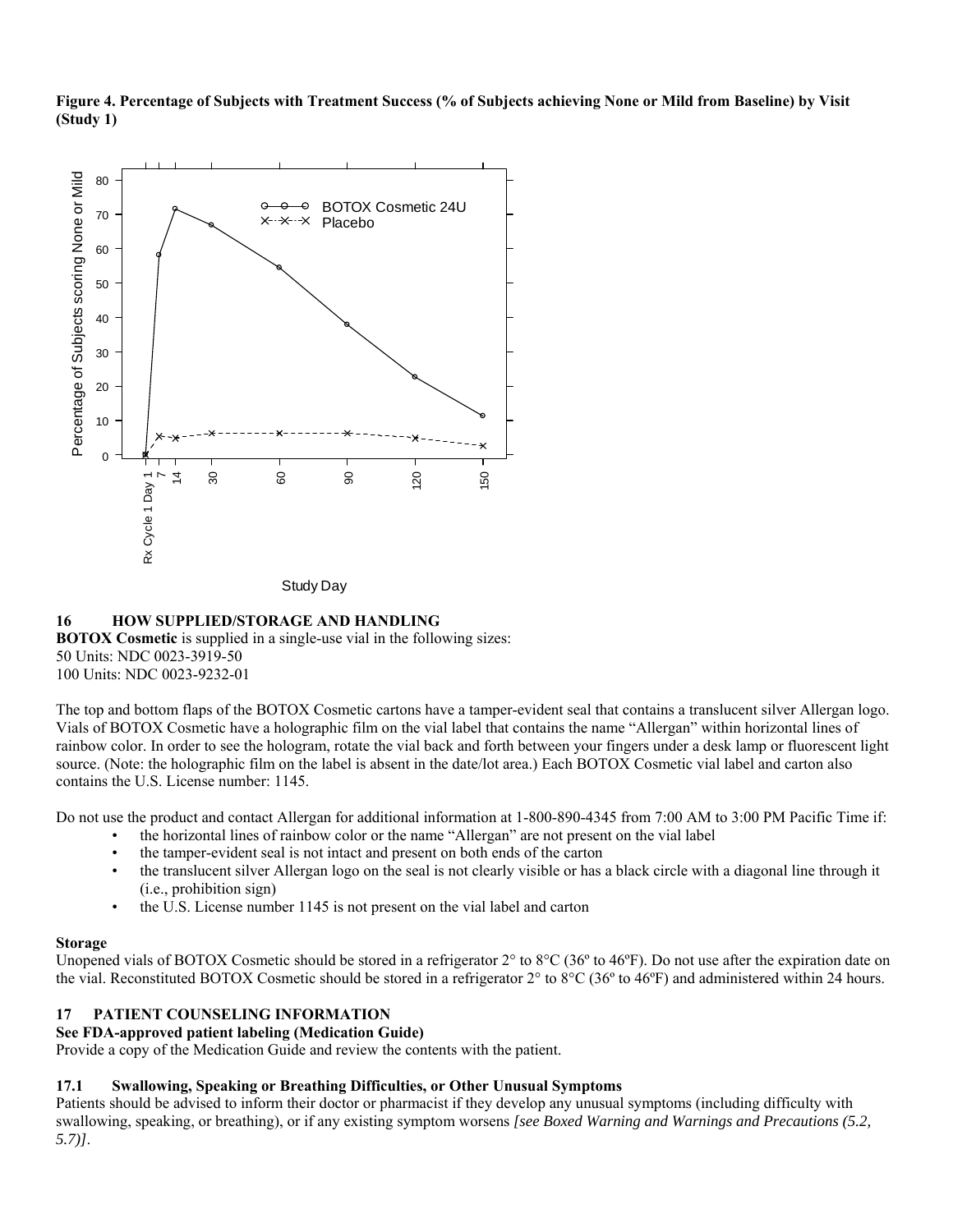# **17.2 Ability to Operate Machinery or Vehicles**

Patients should be counseled that if loss of strength, muscle weakness, blurred vision, or drooping eyelids occur, they should avoid driving a car or engaging in other potentially hazardous activities.

Manufactured by: Allergan Pharmaceuticals Ireland a subsidiary of: Allergan, Inc. 2525 Dupont Dr. Irvine, CA 92612 2016 Allergan. All rights reserved. All trademarks are the property of their respective owners. Patented. See: www.allergan.com/products/patent\_notices



71823US21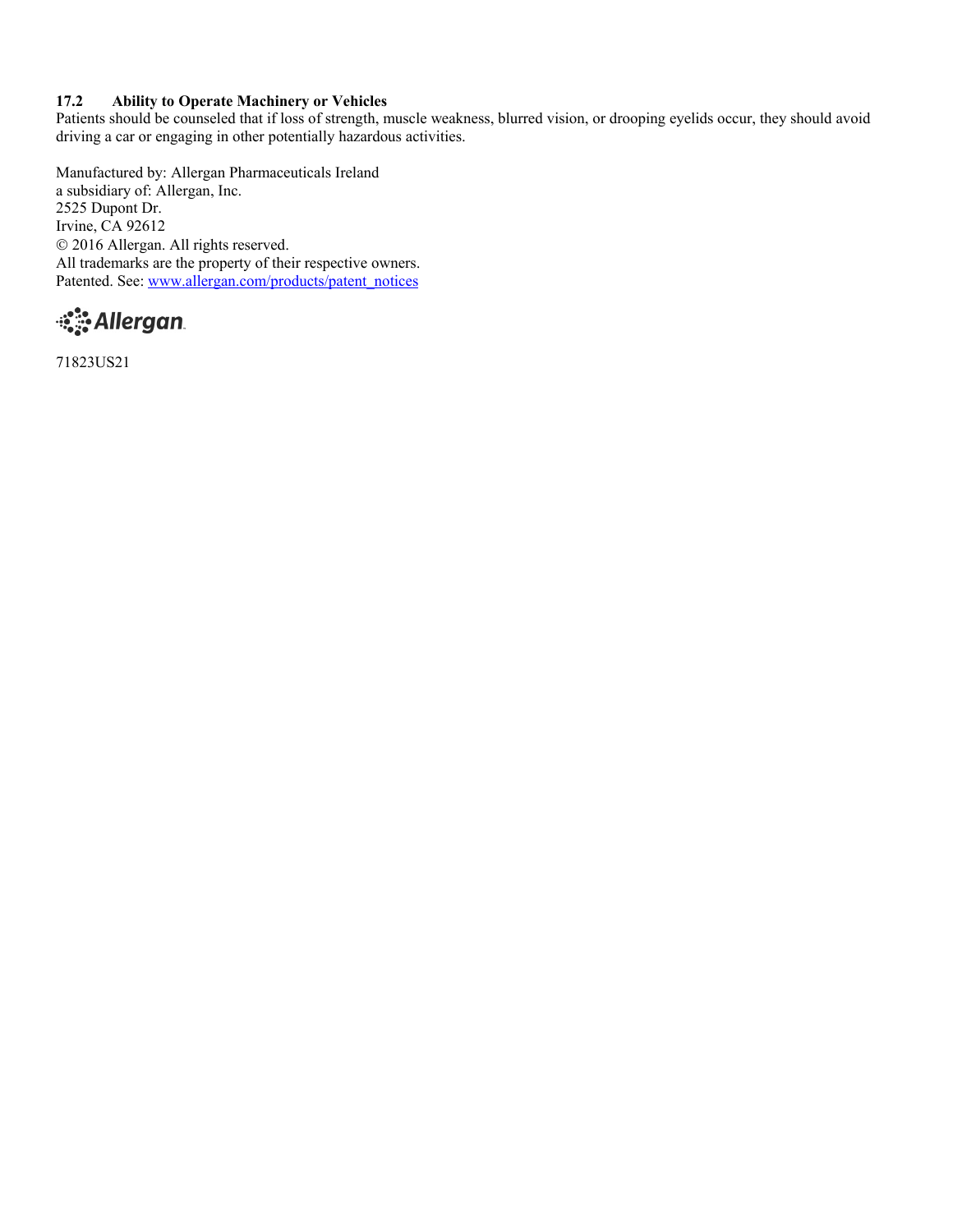# **MEDICATION GUIDE BOTOX® BOTOX® Cosmetic (Boe-tox) (onabotulinumtoxinA) for Injection**

**What is the most important information I should know about BOTOX and BOTOX Cosmetic? BOTOX and BOTOX Cosmetic may cause serious side effects that can be life threatening, including:** 

• **Problems breathing or swallowing** 

• **Spread of toxin effects** 

**These problems can happen hours, days, to weeks after an injection of BOTOX or BOTOX Cosmetic. Call your doctor or get medical help right away if you have any of these problems after treatment with BOTOX or BOTOX Cosmetic:** 

**1. Problems swallowing, speaking, or breathing. These problems can happen hours, days, to weeks after an injection of BOTOX or BOTOX Cosmetic** usually because the muscles that you use to breathe and swallow can become weak after the injection. Death can happen as a complication if you have severe problems with swallowing or breathing after treatment with **BOTOX** or **BOTOX Cosmetic**.

- People with certain breathing problems may need to use muscles in their neck to help them breathe. These people may be at greater risk for serious breathing problems with **BOTOX** or **BOTOX Cosmetic**.
- Swallowing problems may last for several months. People who cannot swallow well may need a feeding tube to receive food and water. If swallowing problems are severe, food or liquids may go into your lungs. People who already have swallowing or breathing problems before receiving **BOTOX** or **BOTOX Cosmetic** have the highest risk of getting these problems.

**2. Spread of toxin effects.** In some cases, the effect of botulinum toxin may affect areas of the body away from the injection site and cause symptoms of a serious condition called botulism. The symptoms of botulism include:

- loss of strength and muscle weakness all over the body
- double vision
- blurred vision and drooping eyelids
- hoarseness or change or loss of voice (dysphonia)
- trouble saying words clearly (dysarthria)
- loss of bladder control
- trouble breathing
- trouble swallowing

These symptoms can happen hours, days, to weeks after you receive an injection of **BOTOX** or **BOTOX Cosmetic**.

These problems could make it unsafe for you to drive a car or do other dangerous activities. See "What should I avoid while receiving **BOTOX** or **BOTOX Cosmetic**?"

There has not been a confirmed serious case of spread of toxin effect away from the injection site when **BOTOX** has been used at the recommended dose to treat chronic migraine, severe underarm sweating, blepharospasm, or strabismus, or when **BOTOX Cosmetic** has been used at the recommended dose to treat frown lines and/or crow's feet lines.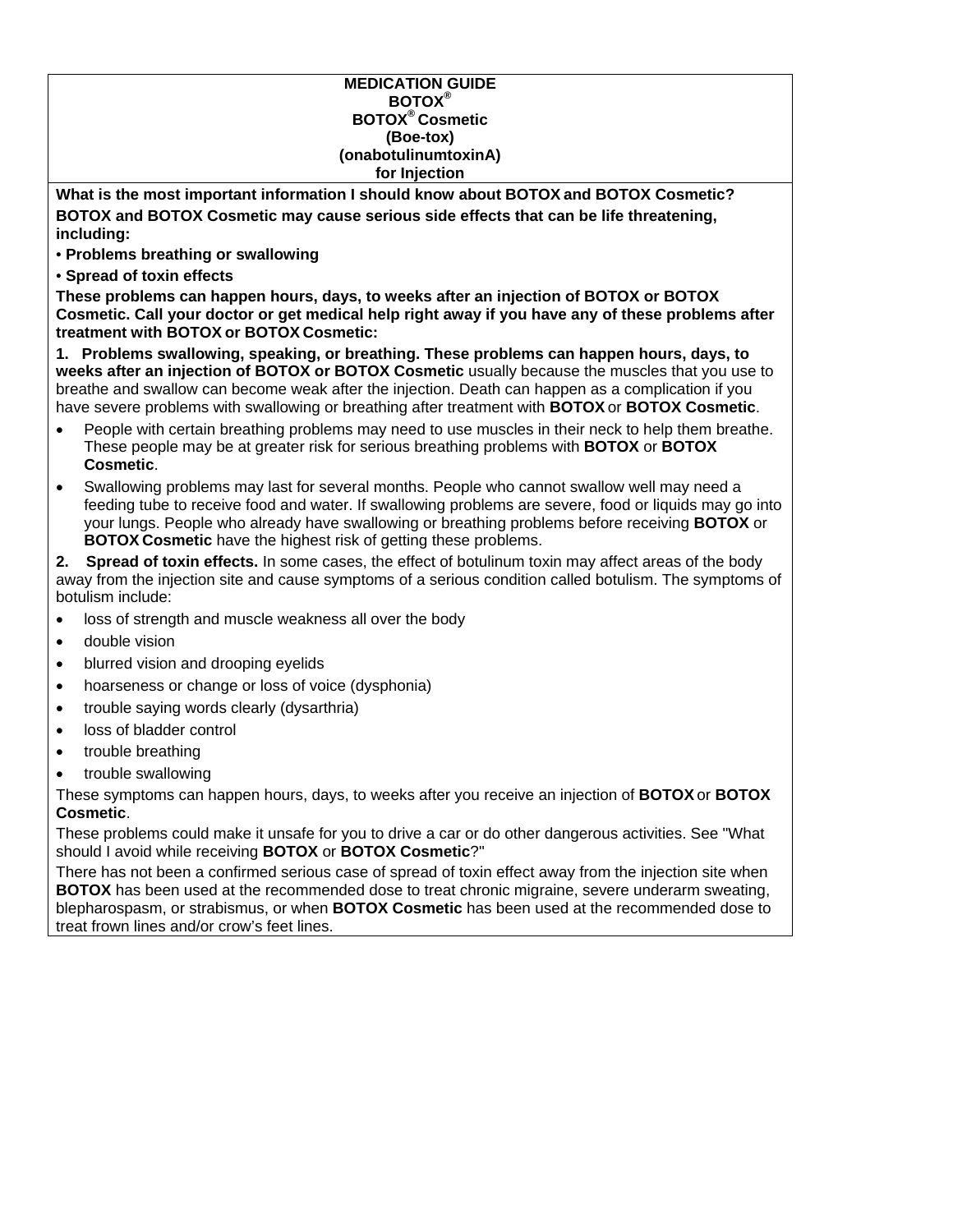# **What are BOTOX and BOTOX Cosmetic?**

**BOTOX** is a prescription medicine that is injected into muscles and used:

- to treat overactive bladder symptoms such as a strong need to urinate with leaking or wetting accidents (urge urinary incontinence), a strong need to urinate right away (urgency), and urinating often (frequency) in adults when another type of medicine (anticholinergic) does not work well enough or cannot be taken.
- to treat leakage of urine (incontinence) in adults with overactive bladder due to neurologic disease when another type of medicine (anticholinergic) does not work well enough or cannot be taken.
- to prevent headaches in adults with chronic migraine who have 15 or more days each month with headache lasting 4 or more hours each day.
- to treat increased muscle stiffness in elbow, wrist, and finger muscles in adults with upper limb spasticity.
- to treat increased muscle stiffness in ankle and toe muscles in adults with lower limb spasticity.
- to treat the abnormal head position and neck pain that happens with cervical dystonia (CD) in adults.
- to treat certain types of eye muscle problems (strabismus) or abnormal spasm of the eyelids (blepharospasm) in people 12 years and older.

**BOTOX** is also injected into the skin to treat the symptoms of severe underarm sweating (severe primary axillary hyperhidrosis) when medicines used on the skin (topical) do not work well enough.

**BOTOX Cosmetic** is a prescription medicine that is injected into muscles and used to improve the look of moderate to severe frown lines between the eyebrows (glabellar lines) in adults for a short period of time (temporary).

**BOTOX Cosmetic** is a prescription medicine that is injected into the area around the side of the eyes to improve the look of crow's feet lines in adults for a short period of time (temporary).

You may receive treatment for frown lines and crow's feet lines at the same time.

It is not known whether **BOTOX** is safe or effective in people younger than:

- 18 years of age for treatment of urinary incontinence
- 18 years of age for treatment of chronic migraine
- 18 years of age for treatment of spasticity
- 16 years of age for treatment of cervical dystonia
- 18 years of age for treatment of hyperhidrosis
- 12 years of age for treatment of strabismus or blepharospasm
- **BOTOX Cosmetic** is not recommended for use in children younger than 18 years of age.

It is not known whether **BOTOX** and **BOTOX Cosmetic** are safe or effective to prevent headaches in people with migraine who have 14 or fewer headache days each month (episodic migraine).

It is not known whether **BOTOX** and **BOTOX Cosmetic** are safe or effective for other types of muscle spasms or for severe sweating anywhere other than your armpits.

# **Who should not take BOTOX or BOTOX Cosmetic?**

Do not take **BOTOX** or **BOTOX Cosmetic** if you:

- are allergic to any of the ingredients in **BOTOX** or **BOTOX Cosmetic**. See the end of this Medication Guide for a list of ingredients in **BOTOX** and **BOTOX Cosmetic**.
- had an allergic reaction to any other botulinum toxin product such as *Myobloc***®** , *Dysport®* , *or Xeomin®*
- have a skin infection at the planned injection site
- are being treated for urinary incontinence and have a urinary tract infection (UTI)
- are being treated for urinary incontinence and find that you cannot empty your bladder on your own (only applies to people who are not routinely catheterizing)

# **What should I tell my doctor before taking BOTOX or BOTOX Cosmetic?**

# **Tell your doctor about all your medical conditions, including if you:**

- have a disease that affects your muscles and nerves (such as amyotrophic lateral sclerosis [ALS or Lou Gehrig's disease], myasthenia gravis or Lambert-Eaton syndrome). See "What is the most important information I should know about **BOTOX** and **BOTOX Cosmetic**?"
- have allergies to any botulinum toxin product
- had any side effect from any botulinum toxin product in the past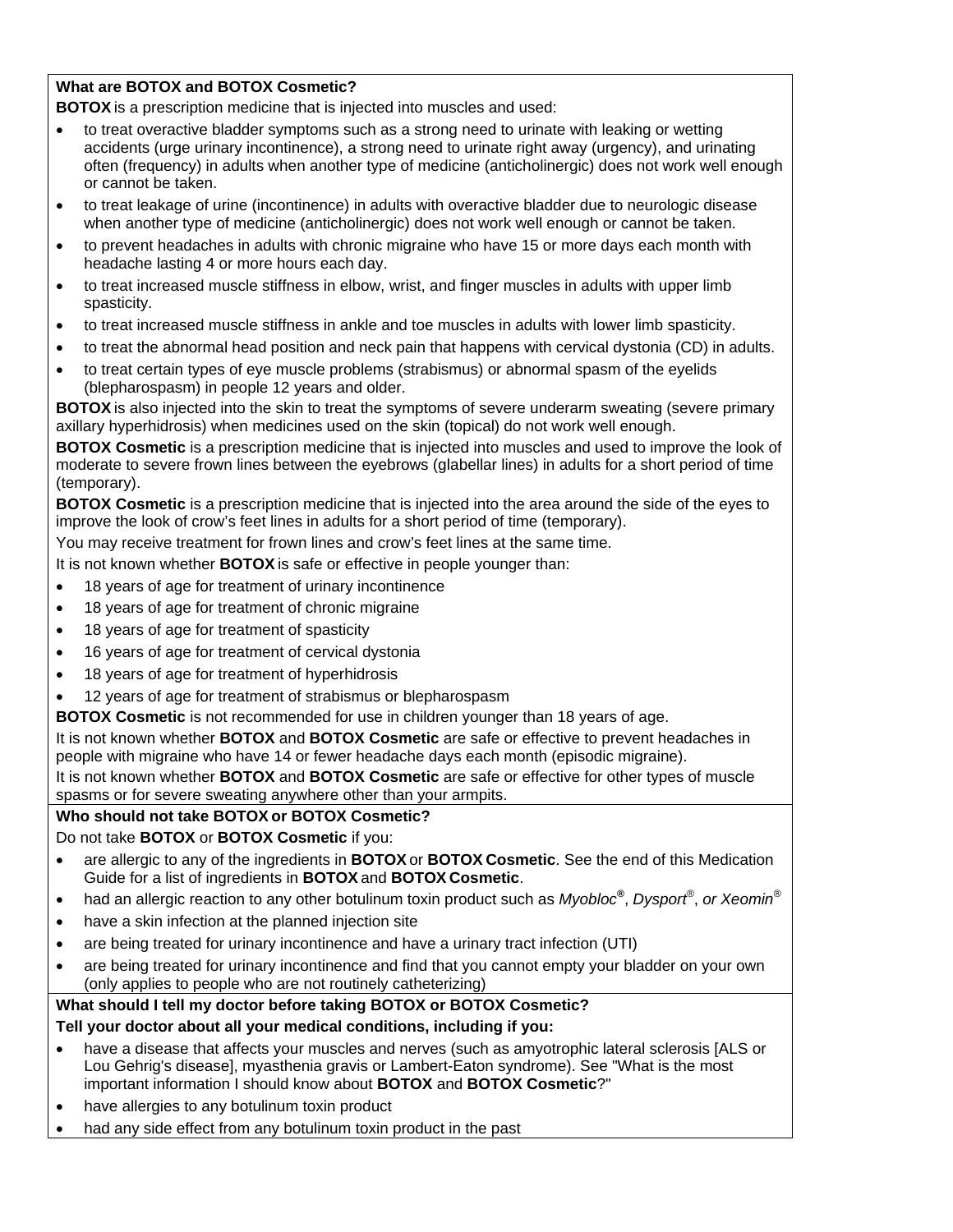- have or have had a breathing problem, such as asthma or emphysema
- have or have had swallowing problems
- have or have had bleeding problems
- have plans to have surgery
- had surgery on your face
- have weakness of your forehead muscles, such as trouble raising your eyebrows
- have drooping eyelids
- have any other change in the way your face normally looks
- have symptoms of a urinary tract infection (UTI) and are being treated for urinary incontinence. Symptoms of a urinary tract infection may include pain or burning with urination, frequent urination, or fever.
- have problems emptying your bladder on your own and are being treated for urinary incontinence
- are pregnant or plan to become pregnant. It is not known if **BOTOX** or **BOTOX Cosmetic** can harm your unborn baby.
- are breast-feeding or plan to breastfeed. It is not known if **BOTOX** or **BOTOX Cosmetic** passes into breast milk.
- **Tell your doctor about all the medicines you take**, including prescription and nonprescription medicines, vitamins and herbal products. Using **BOTOX** or **BOTOX Cosmetic** with certain other medicines may cause serious side effects. **Do not start any new medicines until you have told your doctor that you have received BOTOX or BOTOX Cosmetic in the past.**

Especially tell your doctor if you:

- have received any other botulinum toxin product in the last four months
- have received injections of botulinum toxin, such as *Myobloc***®** (rimabotulinumtoxinB), *Dysport*® (abobotulinumtoxinA), *or Xeomin®* (incobotulinumtoxinA) in the past. Be sure your doctor knows exactly which product you received.
- have recently received an antibiotic by injection
- take muscle relaxants
- take an allergy or cold medicine
- take a sleep medicine
- take anti-platelets (aspirin-like products) and/or anti-coagulants (blood thinners)

# **Ask your doctor if you are not sure if your medicine is one that is listed above.**

Know the medicines you take. Keep a list of your medicines with you to show your doctor and pharmacist each time you get a new medicine.

# **How should I take BOTOX or BOTOX Cosmetic?**

- **BOTOX** or **BOTOX Cosmetic** is an injection that your doctor will give you.
- **BOTOX** is injected into your affected muscles, skin, or bladder.
- **BOTOX Cosmetic** is injected into your affected muscles.
- Your doctor may change your dose of **BOTOX** or **BOTOX Cosmetic**, until you and your doctor find the best dose for you.
- **Your doctor will tell you how often you will receive your dose of BOTOX or BOTOX Cosmetic injections.**

# **What should I avoid while taking BOTOX or BOTOX Cosmetic?**

**BOTOX** and **BOTOX Cosmetic** may cause loss of strength or general muscle weakness, vision problems, or dizziness within hours to weeks of taking **BOTOX** or **BOTOX Cosmetic**. **If this happens, do not drive a car, operate machinery, or do other dangerous activities.** See "What is the most important information I should know about **BOTOX** and **BOTOX Cosmetic**?"

# **What are the possible side effects of BOTOX and BOTOX Cosmetic?**

**BOTOX and BOTOX Cosmetic can cause serious side effects.** See "What is the most important information I should know about **BOTOX** and **BOTOX Cosmetic**?"

**Other side effects of BOTOX and BOTOX Cosmetic include:** 

- dry mouth
- discomfort or pain at the injection site